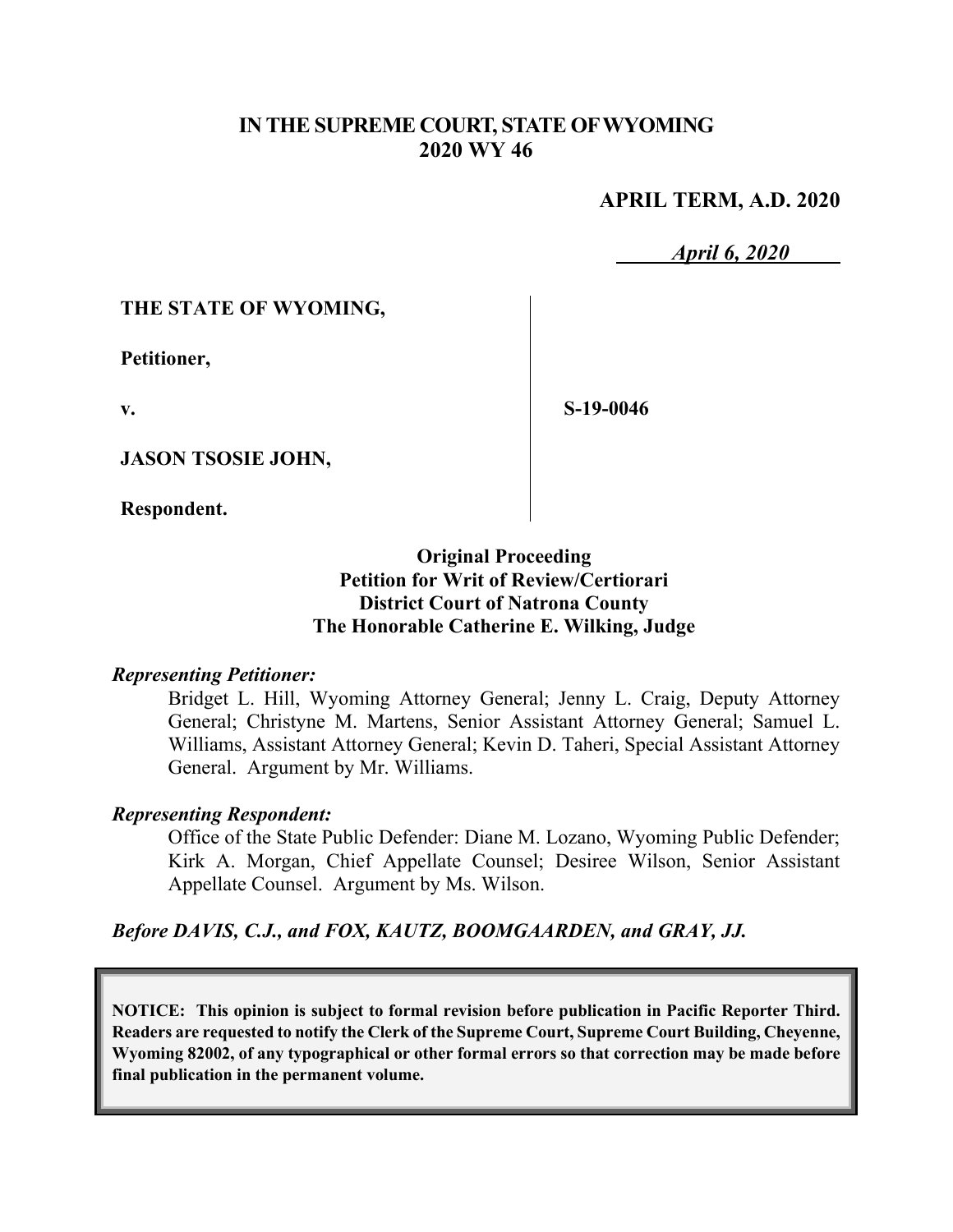#### **BOOMGAARDEN, Justice.**

[¶1] In August 2018, the State charged Jason Tsosie John with one count of first degree murder. The district court dismissed the case under Wyo. Stat. Ann. § 6-2-602(f), which the legislature had only recently added to the self-defense statutes. 2018 Wyo. Sess. Laws, ch. 135 (amending Wyoming Statute §§ 6-1-204 and 6-2-602). Subsection (f) states "[a] person who uses reasonable defensive force as defined by subsection (a) of this section shall not be criminally prosecuted for that use of reasonable defensive force." Wyo. Stat. Ann. § 6-2-602(f) (LexisNexis 2019). We granted the State's petition for writ of review to address several matters of first impression regarding the statute's meaning and application. We conclude  $\S$  6-2-602(f) is a mandatory immunity provision carrying with it a judicial gatekeeping function following the preliminary hearing. The accused must present a prima facie showing that  $\S$  6-2-602(f) applies. If the accused satisfies this minimal burden, the burden shifts to the State to establish by a preponderance of the evidence that  $\S 6$ -2-602(f) does not apply. Though the district court applied a different burden and standard when adjudicating Mr. John's motion to dismiss, its error was harmless, and we affirm.

#### *ISSUES*

[¶2] We restate the issues as follows:

I. Did the district court err when it concluded Wyo. Stat. Ann. § 6-2-602(f) is a "true immunity" provision carrying with it a gatekeeping function for courts?

II. Did the district court err when it considered Mr. John's pretrial motion to dismiss after an evidentiary hearing?

III. Did the district court erroneously grant Mr. John's motion to dismiss?

### *BACKGROUND*

#### **A. Statutory Amendments**

[¶3] The legislature substantially amended Wyo. Stat. Ann. § 6-2-602 during the 2018 Budget Session.<sup>[1](#page-1-0)</sup> 2018 Wyo. Sess. Laws, ch. 135. Those amendments took effect approximately one month before the State charged Mr. John with first degree murder. *Id.*

<span id="page-1-0"></span><sup>&</sup>lt;sup>1</sup> Section 6-2-602 is one of two statutes in Title 6. Crimes and Offenses, Chapter 2. Offenses Against the Person, Article 6. Justification. The other statute in Article 6 states "[t]he common law shall govern in all cases not governed by this article." Wyo. Stat. Ann. § 6-2-601 (LexisNexis 2019). It has not been amended since its enactment in 2008. *See id.*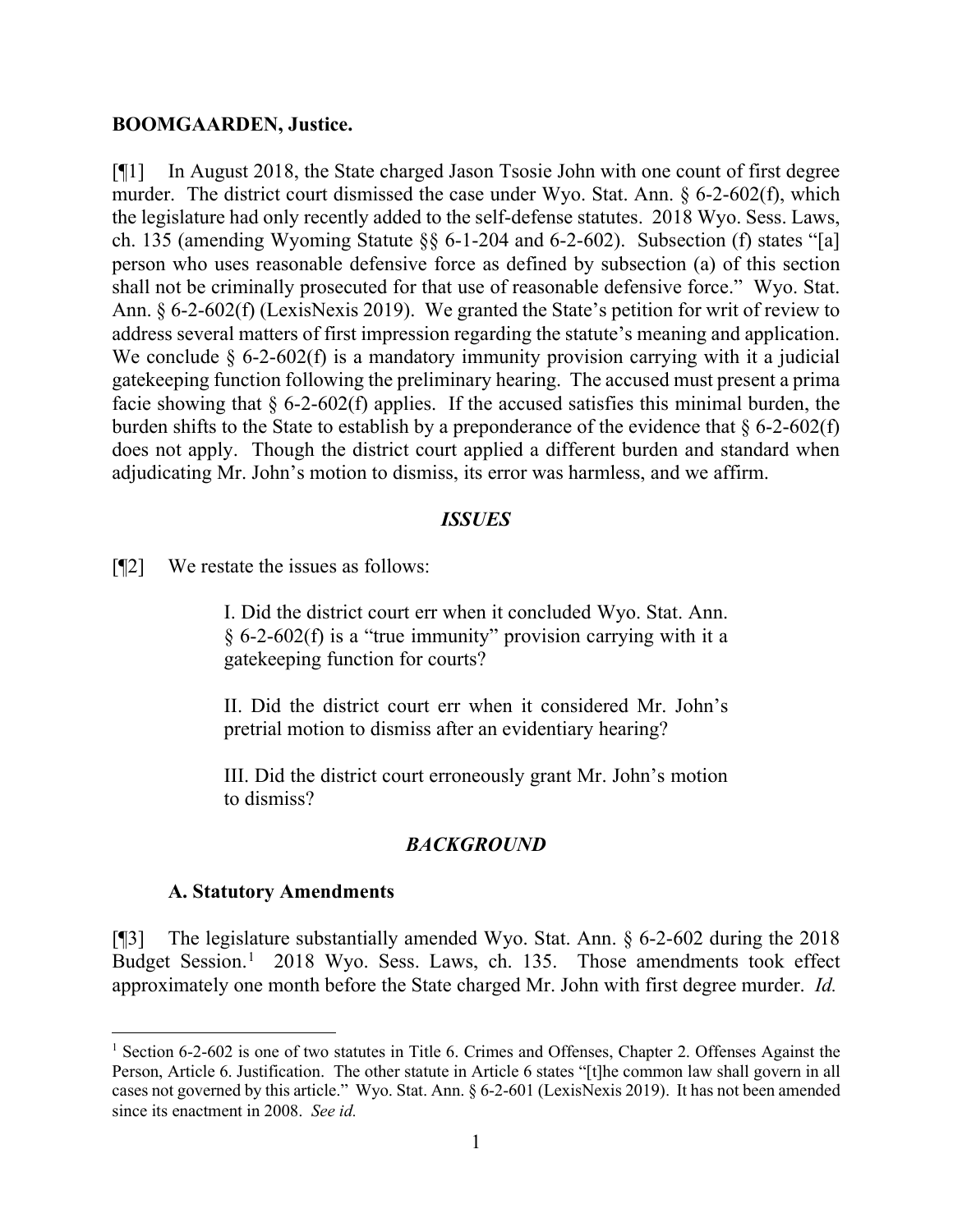#### [ $[$ 4] As amended, the statute provides in relevant part:<sup>[2](#page-2-0)</sup>

§ 6-2-602. Use of force in self defense; no duty to retreat.

(a) The use of defensive force whether actual or threatened, is reasonable when it is the defensive force that a reasonable person in like circumstances would judge necessary to prevent an injury or loss, and no more, including deadly force if necessary to prevent imminent death or serious bodily injury to the person employing the deadly force or to another person. As used in this subsection, "necessary to prevent" includes a necessity that arises from an honest belief that the danger exists whether the danger is real or apparent.

 $(a)$  (b) A person is presumed to have held a reasonable fear of imminent peril of death or serious bodily injury to himself or another when using defensive force, that is intended or likely to cause death or serious bodily injury to another including deadly force if:

(i) The intruder against whom the defensive force was used was in the process of unlawfully and forcefully entering, or had unlawfully and forcibly entered, another's home or habitation or, if that intruder had removed or was attempting to remove another against his will from his home or habitation; and

(ii) The person who uses defensive force knew or had reason to believe that an unlawful and forcible entry or unlawful and forcible act was occurring.

. . . .

 $\overline{(e)}$  (d) A person who unlawfully and by force enters or attempts to enter another's home or habitation is presumed to be doing so with the intent to commit an unlawful act involving force or violence.

(e) A person who is attacked in any place where the person is lawfully present shall not have a duty to retreat before using

<span id="page-2-0"></span><sup>2</sup> The legislature added the underlined language to the statute and removed the stricken language. *See* 2018 Wyo. Sess. Laws, ch. 135; Wyo. Stat. Ann. § 6-2-602 (LexisNexis 2019).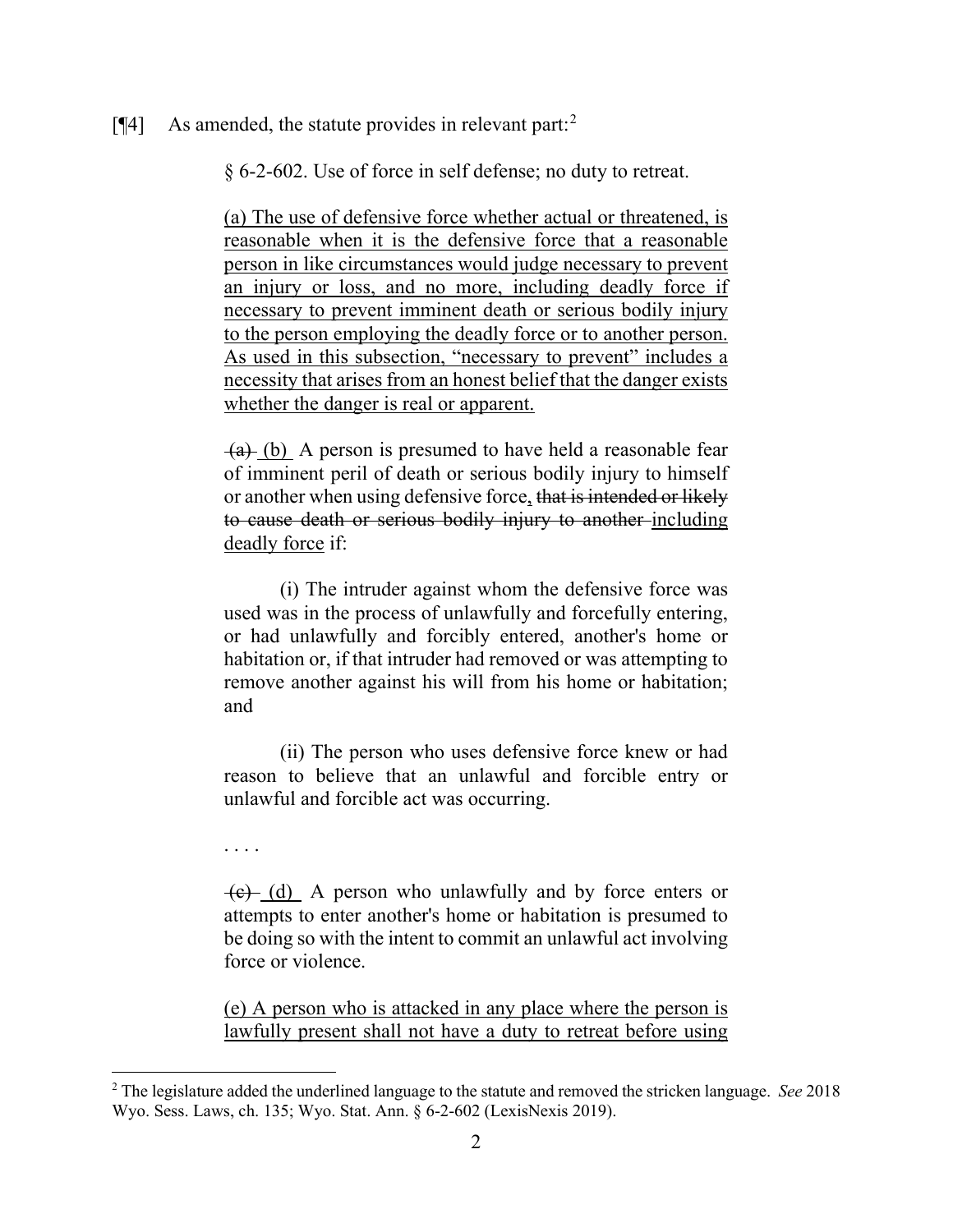reasonable defensive force pursuant to subsection (a) of this section provided that he is not the initial aggressor and is not engaged in illegal activity.

(f) A person who uses reasonable defensive force as defined by subsection (a) of this section shall not be criminally prosecuted for that use of reasonable defensive force.  $(d)$  (g) As used in this section:

. . . .

(iii) "Deadly force" means force that is intended or likely to cause death or serious bodily injury.

*Id*.

# **B. The Shooting and Court Proceedings**

[¶5] The amended statute's meaning and application are hotly contested in this case, the facts of which do not establish the defense of one's home against an unknown intruder. Mr. John, the accused, knew Wesley Willow, the deceased. Each had a relationship with Melissa Hayden. Ms. Hayden and Mr. John dated from June to July 2018. Prior to that, Ms. Hayden dated Mr. Willow. She resumed dating Mr. Willow after she and Mr. John broke up. Ms. Hayden and Mr. Willow had two children.

[¶6] On Friday, August 3, 2018, the night of the shooting, Ms. Hayden, Mr. Willow, and Nicholas Heims were celebrating Ms. Hayden's birthday at a hotel in Casper, Wyoming. Ms. Hayden had an active protection order against Mr. Willow and, as a condition of her felony probation, should not have been with him. Ms. Hayden and Mr. Willow did not know Mr. Heims until they met him that night at the hotel.

[¶7] A series of text messages between Mr. John and Ms. Hayden precipitated the confrontation that resulted in Mr. Willow's death. Mr. John sent Ms. Hayden text messages at 3:42 and 3:44 a.m. expressing his disgust about her relationship with Mr. Willow. Ms. Hayden responded at 3:46 a.m. The messages escalated over the next few minutes and Ms. Hayden ultimately told Mr. John, "Stop texting me. . . . . . Done." Mr. John did not stop. His next text said "Fucking Crackhead... can't even be a real mom. That's the truth!" Then, at 3:53 a.m. Ms. Hayden, or someone using her phone, texted back "I'm fuck you up Bitch!" Mr. John, apparently presuming Ms. Hayden sent the message, responded: "Go head..."; "I'll blow you away just like Wesley [Willow] and Will. To protect J[] and J[] and N[]! Fuck yeah! Test me bitch!"; "Come at me!"; "My kids are my life!"; "I don't fuck around!!!" When Ms. Hayden showed Mr. Willow the text messages, "all hell broke loose."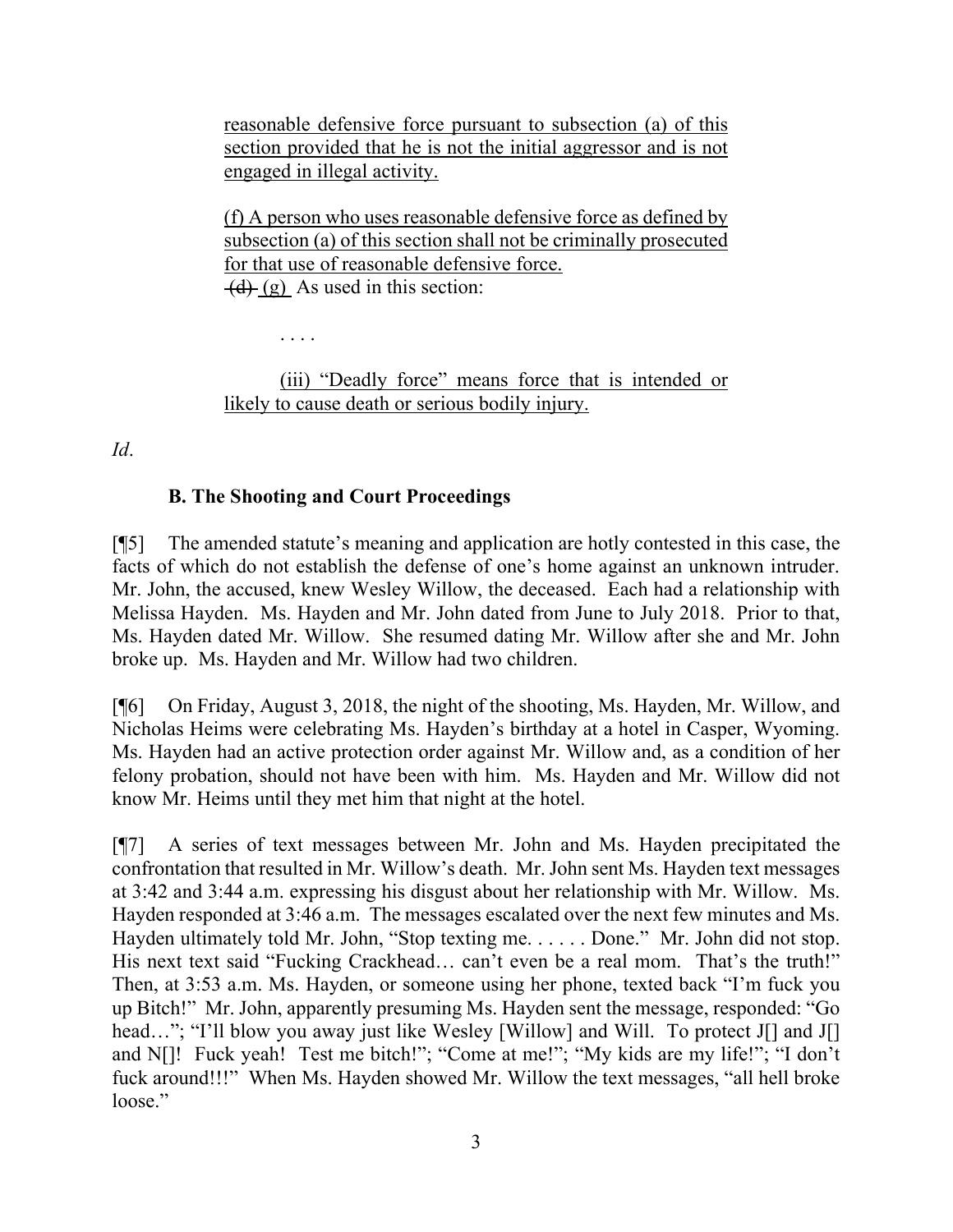[¶8] A one-minute phone call between Mr. Willow and Mr. John occurred shortly after, at 3:56 a.m. The exact words spoken during the phone call are unclear, but Mr. Heims heard Mr. Willow ask "where you at" and then repeat the number "75," which was the trailer spot where Mr. John lived. When the call ended, Mr. Heims and Ms. Hayden understood that Mr. Willow intended to go to Mr. John's home to fight him.

[¶9] The three drove to the area where Mr. John lived. They parked several spots past Mr. John's trailer to avoid being seen. Ms. Hayden and Mr. Willow were intoxicated. Ms. Hayden brought an empty vodka bottle to hit Mr. John over the head. Mr. Willow was unarmed. Mr. Heims had a closed knife.

[¶10] As they walked toward Mr. John's home they saw him standing on the porch or in the front doorway holding an "AR-15 style rifle" with a mounted flashlight. Mr. John's mother and young son were sleeping inside. Mr. John and Mr. Willow shouted back and forth. Though Mr. John warned the group to "get back" or "get out of here," Mr. Willow did not heed the warning. As Mr. Willow sprinted into Mr. John's home, Mr. John fired nine shots in rapid succession. Several struck Mr. Willow.

[¶11] Awoken by the commotion, Mr. John's mother came out to the living room, took the rifle from Mr. John, and called 911 at 4:12 a.m. First responders could not revive Mr. Willow and pronounced him dead at the scene.

[¶12] Three days later, on August 6, the State charged Mr. John with first degree murder, alleging he "purposely and with premeditated malice" killed Mr. Willow, in violation of Wyo. Stat. Ann. § 6-2-101(a).

[¶13] At the preliminary hearing less than two weeks later, the State informed the circuit court the evidence would show Mr. John sent disparaging text messages to Ms. Hayden about her and Mr. Willow's children, agreed to fight Mr. Willow, provided Mr. Willow his address, and then "ambush[ed]" him with a firearm and killed him. Though Mr. John asked the court to decide whether the shooting was lawful and directed the court's attention to the newly amended statute, the court declined to decide whether  $\S$  6-2-602(f) applied because it had unanswered questions about the facts and there was no precedent applying the statute. The circuit court bound the case over to district court.

[¶14] Mr. John pleaded not guilty at arraignment and the district court scheduled trial for mid-February. At the end of December, Mr. John filed his "Motion for Dismissal Pursuant to Wyoming Statute § 6-2-602 or in the Alternative Enforcement of Wyoming Statute § 6- 2-602(f)." He argued the State had to prove  $\S 6$ -2-602(f) did not apply. According to Mr. John, the State could not meet its burden because he was "presumed to have held a reasonable fear of imminent peril of death or serious bodily injury to himself or another" under subsection (b), Mr. Willow was presumed to be entering his home "with the intent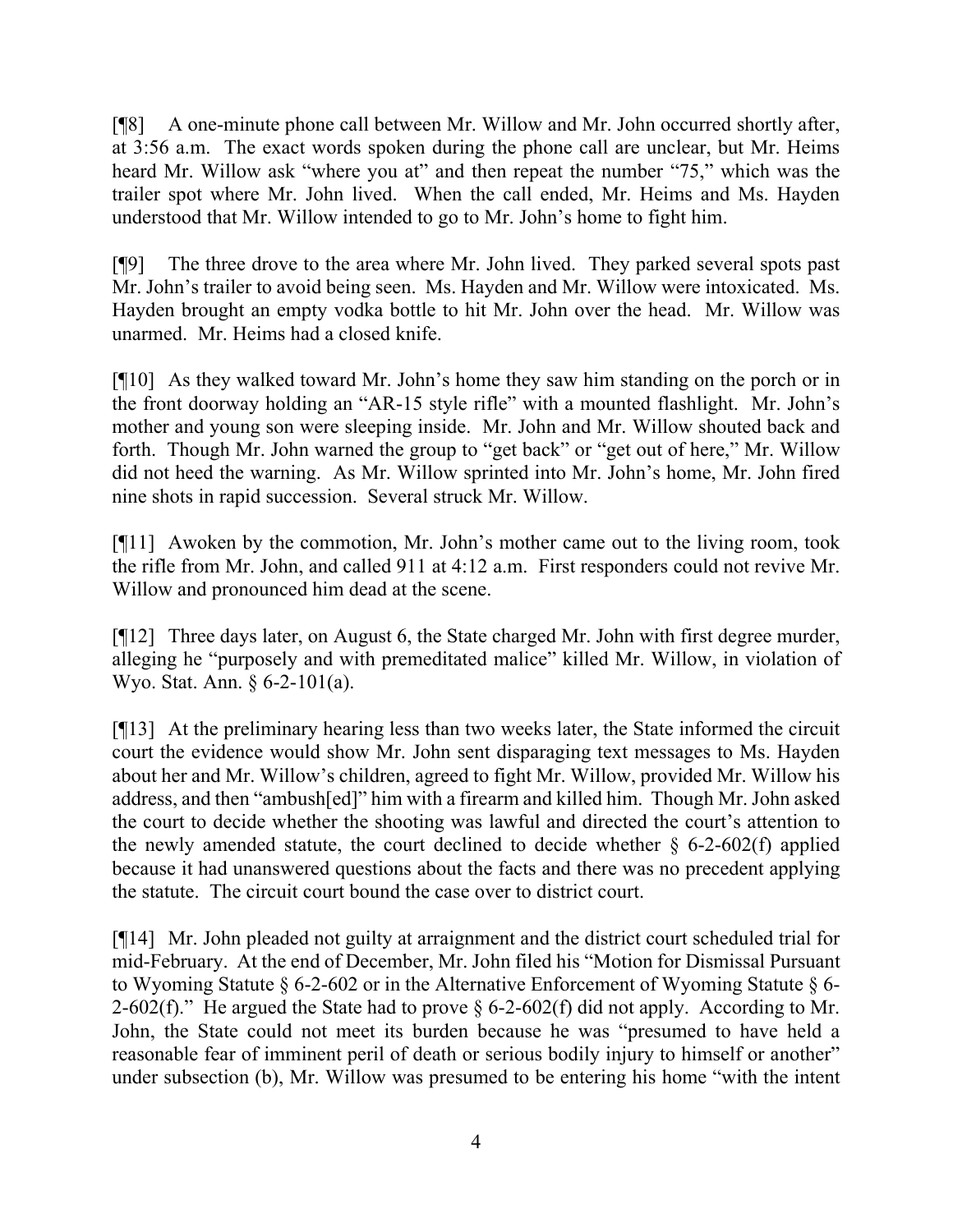to commit an unlawful act involving force or violence" under subsection (d), and he had no duty to retreat under subsection (e).

[ $\llbracket \cdot \rrbracket$ ] The State responded that § 6-2-602(f) did not entitle Mr. John to a separate pretrial immunity hearing in the district court. Alternatively, it asserted Mr. John was not entitled to statutory immunity because Mr. Willow's entry into his home was not "unlawful" or "forcible," there were reasonable alternatives to deadly force Mr. John failed to exercise, and Mr. John used more force than necessary under the circumstances.

[¶16] The district court heard Mr. John's motion to dismiss on February 1, 2019. The court first identified questions left unanswered by the amended statute: "[I]s the defendant entitled to a pretrial immunity hearing[?] And, if so, who bears the burden at the hearing and what is the standard of evidence that would be required to meet that burden[?]" Then the court concluded the amended statute entitled Mr. John to a pretrial hearing because it created "true immunity" for persons who were justified in their use of defensive force, and that immunity carries with it a procedural "gatekeeping function" for courts.

[¶17] The hearing proceeded to an evidentiary phase. Casper Police Detective Anthony Stedillie recounted various witness statements from Ms. Hayden, Mr. Heims, and Mr. John's mother, as well as statements Mr. John made at the scene and the hospital. The State introduced the postmortem examination report and a copy of text messages, the call log, and the internet search history from Mr. John's phone. Defense counsel thoroughly cross-examined the detective and introduced a photograph showing the location of Mr. Willow's body inside Mr. John's home after the shooting.

[¶18] The court made thorough findings before orally granting Mr. John's motion to dismiss:

> It has been established that the defendant and Ms. Hayden were in a dating relationship. That relationship ended sometime in July of 2018, and Ms. Hayden had apparently reconciled with Mr. Willow and the two were celebrating her birthday on the date of this offense.

> On August 3rd of 2018, there is a dispute between the defendant and Ms. Hayden and that occurs via text messages, and those are in evidence.

> Mr. Heims indicated that, after this series of text messages was received by Ms. Hayden, one of them in particular upset her greatly, was shown to Mr. Willow, and then Mr. Heims testified that all hell broke loose.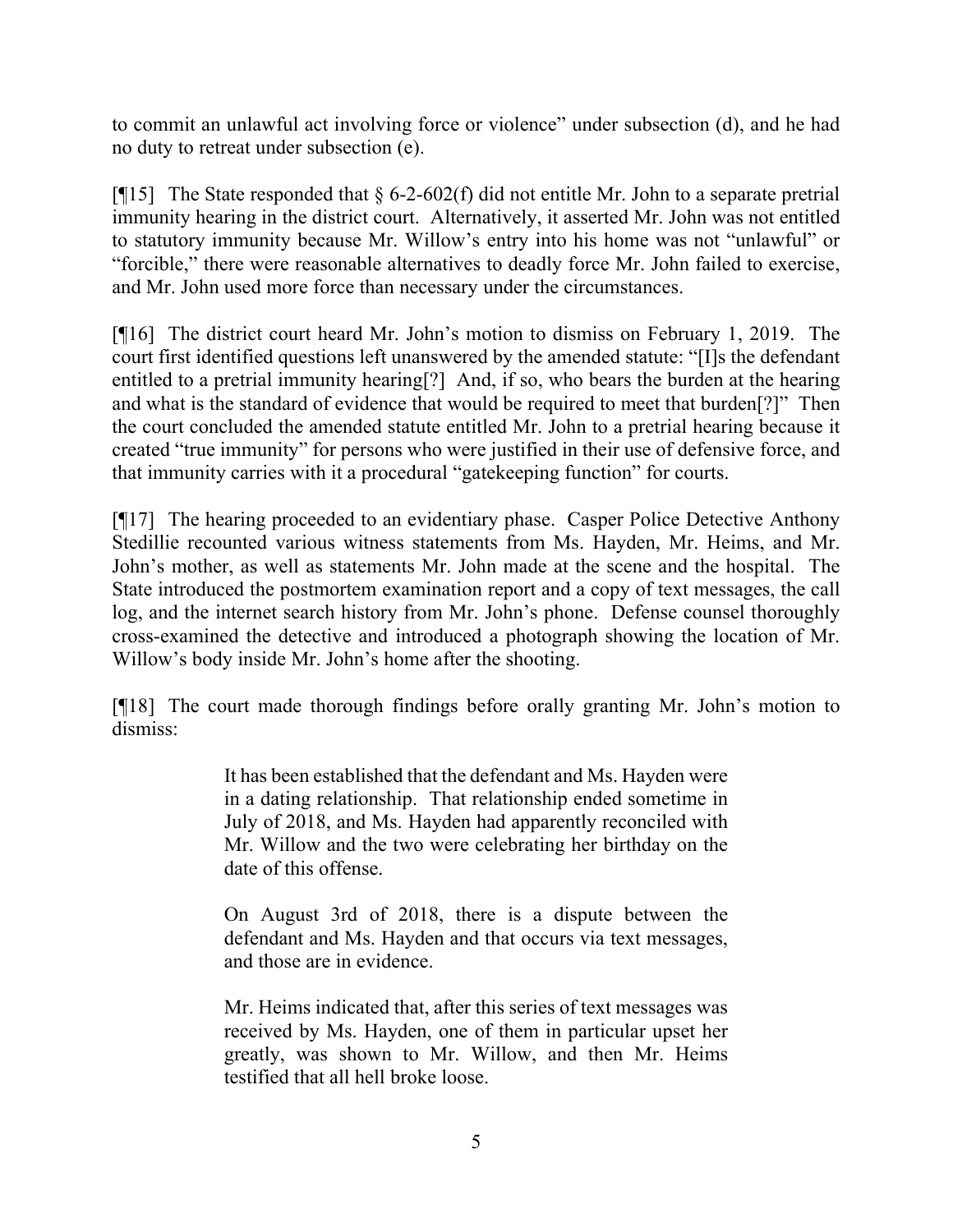Then we have a call being placed using Ms. Hayden's phone, but it's Mr. Willow placing the call to the defendant, and that call is made at 3:56 a.m. and lasts one minute. And there is some sort of an exchange between Mr. Willow and Mr. John, which, when that call ends, Mr. Heims and Ms. Hayden understood that Mr. Willow intended to go to Mr. John's home to fight him. Then we have Mr. Willow, Mr. Heims, and Ms. Hayden traveling to the defendant's home by vehicle.

Ms. Hayden has testified that Mr. Willow had threatened to beat Mr. John up. And then, after the phone call is made and they're in the car, there are these texts that are being sent by Mr. John. But the evidence is that those texts were never read by Ms. Hayden, Mr. Willow, or Mr. Heims prior to the shooting.

The testimony is that Ms. Hayden knew where the defendant lived and gave directions to Mr. Willow to get there, that Mr. Willow was intoxicated and had a blood alcohol concentration of .20.

The testimony is that Mr. Willow parked in Lot Number 69, and the three of them then proceeded to travel by foot to Lot Number 75, which was where the defendant was residing. And that Mr. Heims indicated that they parked at Lot Number 69 because Mr. Willow told him he didn't want the car to be seen before or after.

Ms. Hayden stated that she had an empty vodka bottle that she had with her as she approached the defendant's home and that she brought it because she intended to use it against the defendant and, eventually, she did do that; although, it happened after the shooting. And Ms. Hayden was also intoxicated to an unknown extent.

Ms. Hayden stated to the officers that she thought the physical confrontation would occur outside of the defendant's residence. It's somewhat unclear whether -- where her part was in that. I know the statement was made that she thought she would meet the defendant outside and hit him on the head with the vodka bottle and then whatever else happened, happened. That could very well mean that she believed, then,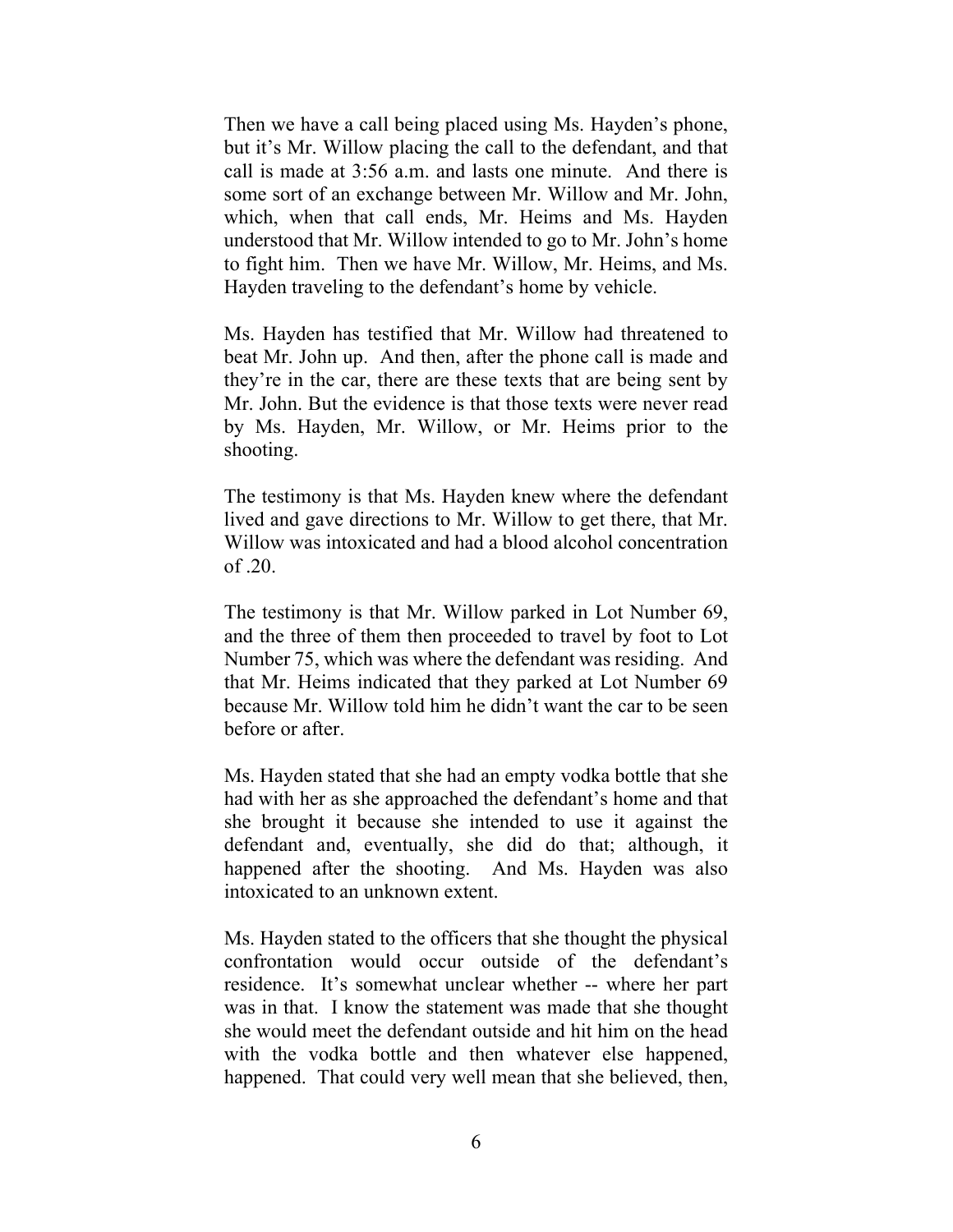Mr. Willow and the defendant would fight after she struck him with the vodka bottle.

And there is also a statement that Mr. Heims was armed with a closed knife when approaching the defendant's home.

The defendant had an AR-15 style rifle weapon. It had a flashlight mounted on it. And both Mr. Heims and Ms. Hayden saw the gun and also indicated that the light was shining on them as they approached the defendant's home, and that the light was shone on all three of them. And there's an indication that Mr. Heims was an unknown male to the defendant at the time he was approaching.

The evidence also shows that the defendant was either standing on his porch or the threshold of his home when the three individuals were approaching his home.

The evidence has shown that the defendant yelled back and forth with the three individuals as they approached the home. It's unclear what words were exchanged, but they were yelling back and forth.

But it is in the evidence that, before any shots were fired, the defendant yelled either "get back" or "get out of here." The defendant told the officers that he said "back the F up" approximately three times prior to any shots being fired.

Mr. Heims stated that the defendant stepped back into the defendant's home when Mr. Willow charged up the steps of the home. And Ms. Hayden also stated that Mr. Willow sprinted straight for the defendant because he does not back down; meaning Mr. Willow does not back down.

And Ms. Hayden indicated that Mr. Willow went past her, as she was in the front, as they originally made their approach. And Mr. Heims indicated that Mr. Willow was moving quickly, that he was angry, and moving toward the house with what he described as an angry step.

The defendant fired shots. Apparently, there were 30 in the magazine. He fired nine shots. Two struck Mr. Willow in the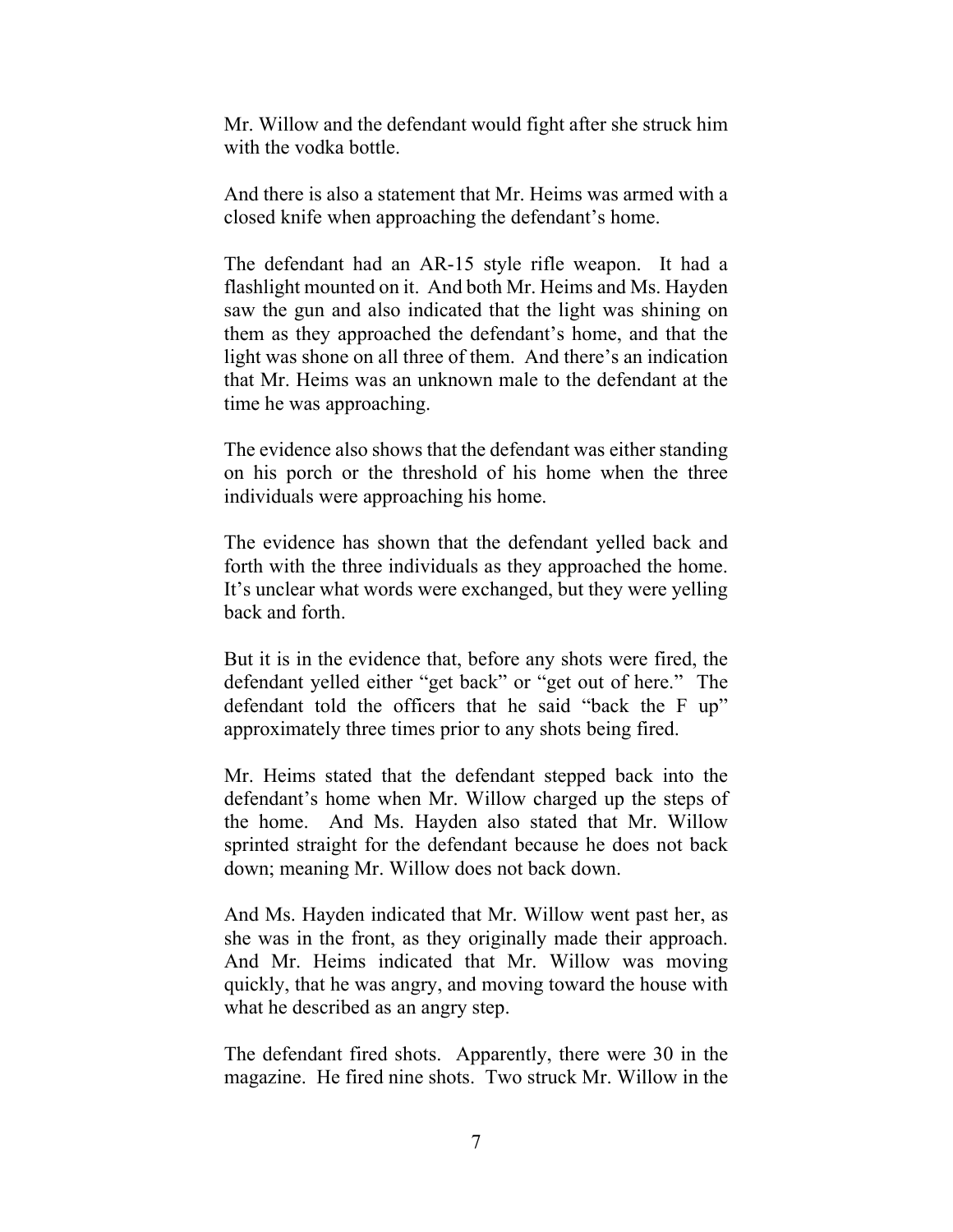chest and six in the backside of his body. These shots were made in rapid succession with no break in the shots fired.

Mr. Willow's body was inside of the defendant's home, and that is most clearly demonstrated to the Court by Exhibit A. That is a photo of his body inside the defendant's home. It's quite close to a tan-colored recliner in the defendant's home.

There are statements that the defendant's door was open when the light was being shone by him on the three individuals approaching his home. The officer testified that the lock on his door was operational. The defendant told the officers that he, in fact, closed the door and Mr. Willow opened it and entered his home.

Mr. Willow was not armed when he approached the defendant's home. The defendant did make eight calls. In between the call with Mr. Willow at 3:56 a.m., he made three phone calls to Ms. Hayden: one at 4:02, one at 4:05, and one at 4:09 a.m.; he made one to somebody identified as Soppy, S-O-P-P-Y, at 4:01 a.m.; and he made four calls to a Shannon Homolka: one at 3:58, one at 4:01, one at 4:06, and one at 4:07. So the last call that I can see being made or attempted by the defendant happened at 4:07.

The defendant's mother and his young son were in the home when this occurred. The defendant did not invite Mr. Willow into his home.

And then we have the 911 call being made by Ms. George at 4:12 a.m. So we have an interval of 4:07, when the last call is made by the defendant to Ms. Homolka, to the 911 call being made at 4:12 a.m.

The defendant stated to officers that Mr. Willow rushed him, and that he shot him. The evidence also establishes that, after the 3:56 a.m. call, that lasted until 3:57, it was after that call was made that the three individuals left the Royal Inn and then traveled to . . . the defendant's home.

Between 4:02 and 4:06, there were those text messages that were sent to Ms. Hayden's phone, but the evidence is that those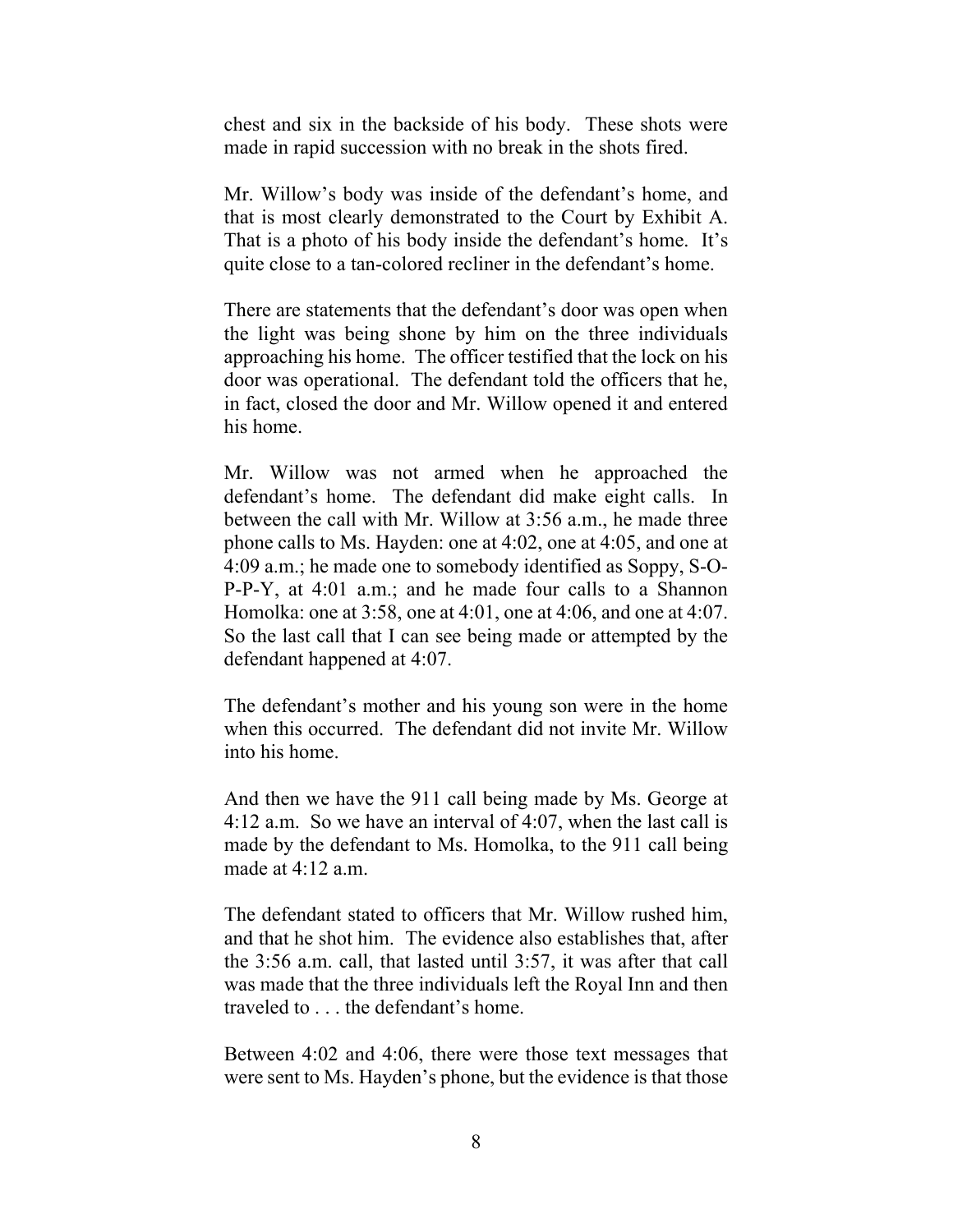texts were never seen by Mr. Willow, Mr. Heims, or Ms. Hayden.

That is somewhat different than the presentation that was made by the State in prior hearings, particularly the 404(b) hearing, where it was presented that those texts were received, and that is what was goading Mr. Willow on. But it appears that is not the case based on what was presented today.

[¶19] Based on these findings, the district court reached the following conclusions, set forth both at the hearing and in its written order:

> 1. That the Defendant was lawfully present in his own home, he was not the initial aggressor in this case and he was not engaged in illegal activity when he was in his home.

2. That the Defendant had no duty to retreat.

3. Th[at] Mr. Willow was not invited into the home of the Defendant.

4. Mr. Willow instigated the violence in this case and the violence was contemporaneous and the risk of serious bodily harm or death to the Defendant or others within his home was considered imminent by the Defendant.

5. This was a very dangerous encounter that escalated in mere seconds.

6. Mr. Willow was warned to stay back by the Defendant, instead he made an unlawful and highly provocative and violent entry into the Defendant's home and the presumptions are that he intended to commit an unlawful act involving force or violence.

7. There is no indication that there was an act of disengagement on the part of Mr. Willow once he started running toward the Defendant.

8. The Defendant fired 9 shots from a magazine of 30 rounds from an AR-15-type rifle, in rapid succession with no discernable break in the time between those shots.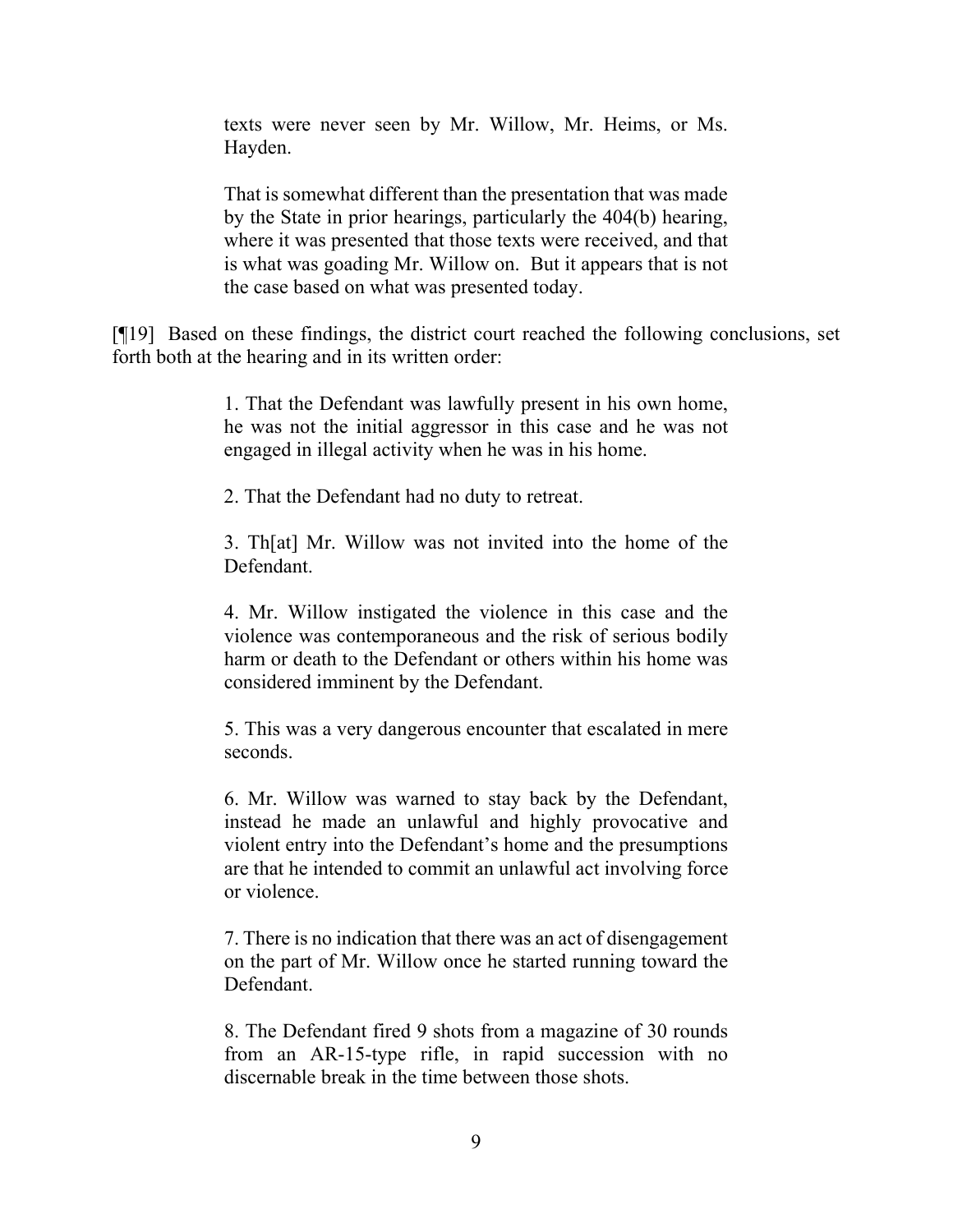9. That Defendant was in his own home and the body of Mr. Willow was also found in the home of the Defendant.

10. That the Defendant's reasonable and honest belief that deadly force was necessary to prevent imminent death or serious bodily injury to himself or another is triggered under the facts of this case.

11. That the statutory presumption of reasonableness is implicated because Mr. Willow unlawfully and forcefully entered the Defendant's home, and that the force that was used by the Defendant was necessary in this case.

12. That the State has not met its burden to establish that probable cause exists to conclude that the Defendant's use of force was not statutorily justified and that the Defendant shall be afforded the protections of Wyoming Statute § 6-2-602, and he shall not be subject to criminal prosecution in this matter.

The district court ordered Mr. John "be afforded the protections of Wyoming Statute  $\S$  6-2-602[,]" granted his motion, and dismissed the case.

[¶20] The State petitioned this Court to review the "Order Dismissing Case Following W.S. 6-2-602 Hearing" under W.R.A.P. 13.01 and 13.02. It sought broad review of the district court's decision, including its interpretation of § 6-2-602(f), the procedures utilized, and application of the law to the facts. We granted the petition, ordered briefing, and heard argument.

## *DISCUSSION*

[¶21] The State raises various arguments, but primarily asserts the district court erred by holding an evidentiary hearing. According to the State, the plain language of Wyo. Stat. Ann. § 6-2-602(f) and separation of powers principles require the executive branch (i.e., state prosecutors) to apply the provision when deciding whether to charge a person with a crime. It contends the only authorized judicial determination is the circuit court's probable cause determination at the preliminary hearing. The State concludes that by conducting a pretrial evidentiary hearing, the district court read a procedure into the statute the legislature did not provide. The district court therefore exceeded its authority and the dismissal order is void. Even if the evidentiary hearing was proper, the State argues the court incorrectly applied Wyoming self-defense law to the facts.

[ $[$ [22] As discussed below, we conclude § 6-2-602(f) is a mandatory, judicially enforceable immunity provision. If an accused asserts protection from prosecution under subsection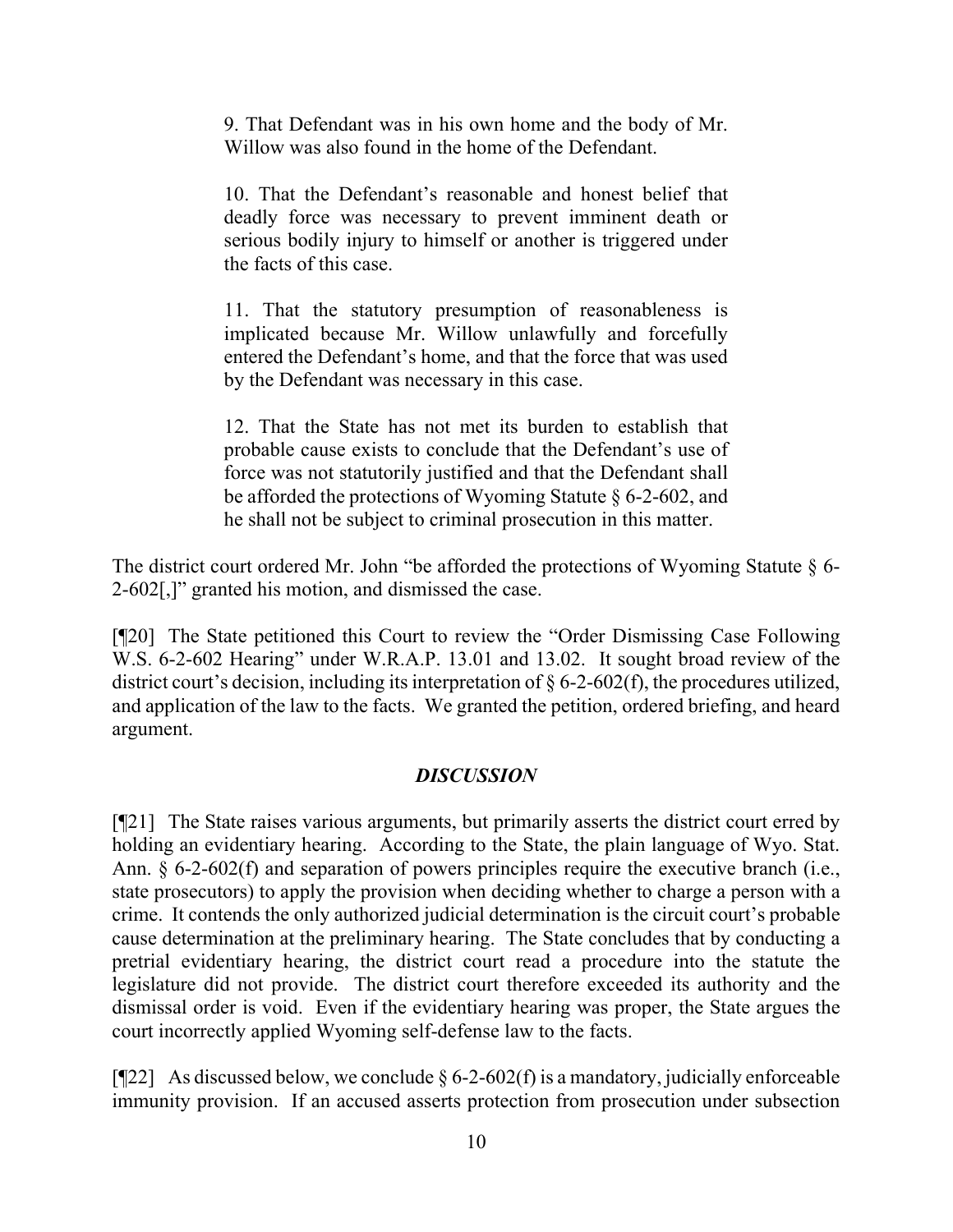(f), the district court must determine whether the statutory immunity requirements have been met. Our remaining analysis therefore focuses on the appropriate procedural framework for a § 6-2-602(f) self-defense immunity determination, including the applicable burdens and standards of proof. We end by considering whether the district court correctly applied the statute to its findings.

# *I. Wyo. Stat. Ann. § 6-2-602(f) is a mandatory, judicially enforceable immunity provision.*

[¶23] The district court correctly interpreted the plain language of Wyo. Stat. Ann. § 6-2- 602. Though subsection (f) nowhere uses the word "immunity," it is clearly an immunity provision carrying with it a judicial gatekeeping function to ensure the executive branch does not prosecute individuals who exercised reasonable force in self-defense. As such, § 6-2-602(f) preserves, rather than violates, the separation of powers between the legislature, executive, and judiciary.

[¶24] Statutory interpretation is a matter of law we review de novo. *Cercy v. State*, 2019 WY 131, ¶ 20, 455 P.3d 678, 685 (Wyo. 2019) (citation omitted). "In interpreting and construing statutory language, our primary purpose is to determine the legislature's intent." *Stutzman v. Office of Wyoming State Eng'r*, 2006 WY 30, ¶ 14, 130 P.3d 470, 475 (Wyo. 2006) (citing *Merrill v. Jansma*, 2004 WY 26, ¶ 28, 86 P.3d 270, 284–85 (Wyo. 2004)). "Where the language is clear, we look to its ordinary and obvious meaning, are bound to the results so expressed and do not resort to rules of construction." *Id.* (citation omitted). "A statute is unambiguous if its wording is such that reasonable persons are able to agree concerning its meaning with consistency and predictability." *Id.* (citation omitted). "Ultimately, whether a statute is ambiguous is a matter of law to be determined by the court." *Id.* ¶ 15, 130 P.3d at 475 (citation omitted).

[¶25] Subsection (f) states "[a] person who uses reasonable defensive force as defined by subsection (a) *shall not* be criminally prosecuted for that use of reasonable defensive force." Wyo. Stat. Ann. § 6-2-602(f) (emphasis added). Subsection (f) clearly and unambiguously prohibits prosecution of a person who uses reasonable defensive force. We have repeatedly recognized "use of the word 'shall' in a statute makes the provision mandatory." *Halling v. Yovanovich*, 2017 WY 28, ¶ 37, 391 P.3d 611, 623 (Wyo. 2017) (quoting *Wyo. Dep't of Revenue v. Qwest Corp.*, 2011 WY 146, ¶ 30, 263 P.3d 622, 632 (Wyo. 2011)). The phrase "shall not" is likewise mandatory in the prohibitive sense, and "intimates an absence of discretion" in applying subsection (f) immunity so long as all statutory conditions are satisfied. *See In re MN*, 2007 WY 189, ¶ 5, 171 P.3d 1077, 1080 (Wyo. 2007) (quoting *In re LePage*, 2001 WY 26, ¶ 12, 18 P.3d 1177, 1180 (Wyo. 2001)). If, as the State suggests, the legislature intended  $\S$  6-2-602(f) to be nothing more than a directive for the executive branch to avoid prosecuting a person who used reasonable defensive force under subsection (a), it could and would have said so. *See Hall v. Park*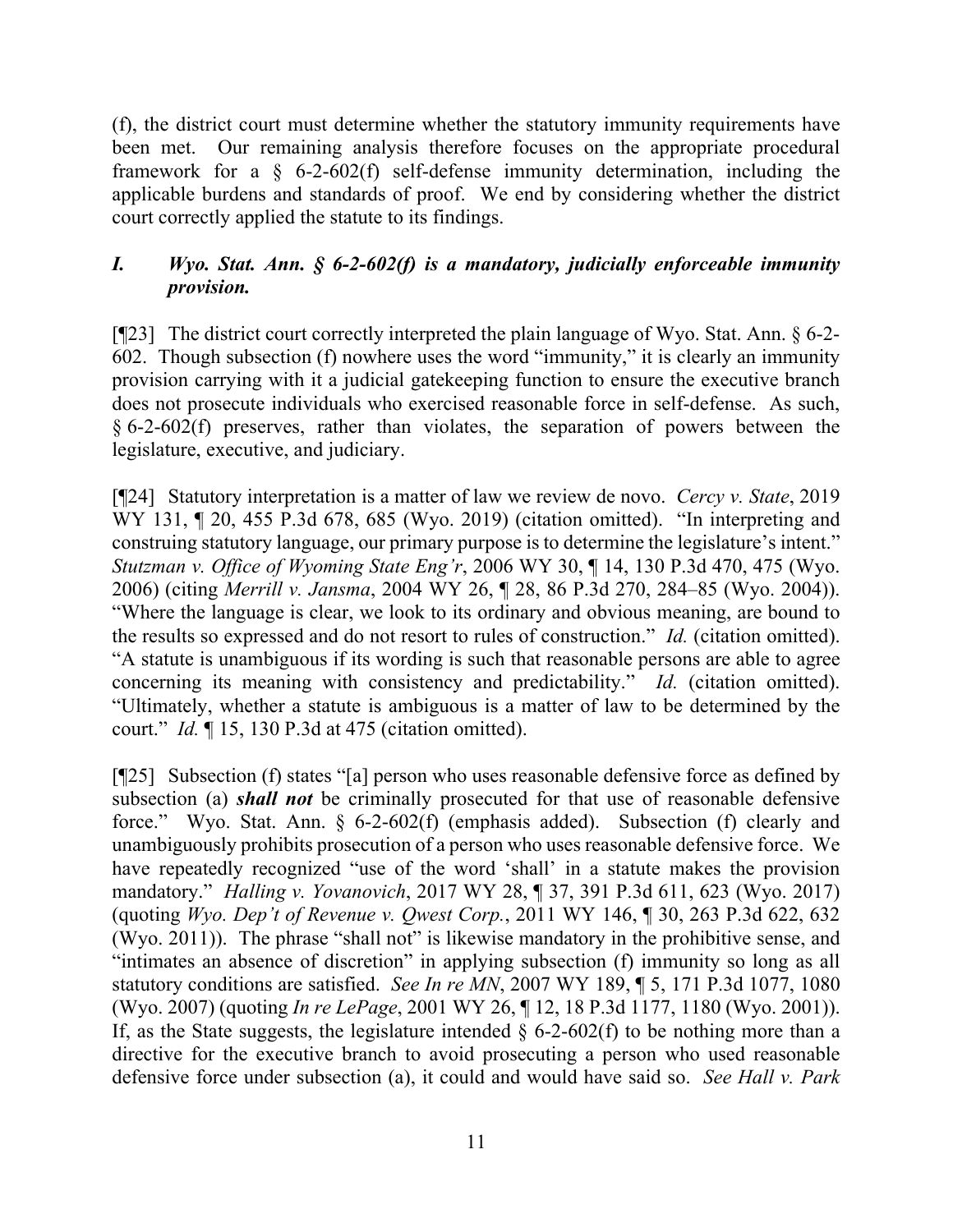*Cty.*, 2010 WY 124, ¶ 12, 238 P.3d 580, 584 (Wyo. 2010). Instead, subsection (f) flatly prohibits such prosecution under certain factual circumstances.

[ $[26]$ ] When the legislature amended § 6-2-602 in 2018, it exercised its exclusive power to determine and declare what acts constitute a crime when the underlying facts implicate self-defense principles. *See* 2018 Wyo. Sess. Laws, ch. 135; *see also Billis v. State*, 800 P.2d 401, 415 (Wyo. 1990). If the executive branch prosecutes someone who then claims the protection of subsection (f), the court must determine whether a sufficient factual predicate exists to apply the statutory bar. This judicial gatekeeping function is no different from other forms of criminal adjudication requiring the court to apply statutory standards to the facts.

[¶27] Courts perform a similar function when they conduct pretrial hearings to determine whether a pending prosecution would constitute double jeopardy or violate the defendant's right to a speedy trial. The court's adjudicatory role in resolving those substantive legal issues is not materially different from the court's adjudicatory, or gatekeeping, role in deciding whether an accused is immune from further prosecution under § 6-2-602(f). *See Billis*, 800 P.2d at 423 (noting the judiciary has exclusive power in a prosecution "to adjudicate substantive legal issues raised by the litigants"); *see also People v. Guenther*, 740 P.2d 971, 976–78 (Colo. 1987) (rejecting a separation of powers challenge to Colorado's self-defense immunity statute). The district court fittingly took on the role of resolving the subsection (f) issues in this case.

## *II. The district court appropriately considered Mr. John's pretrial motion to dismiss following an evidentiary hearing.*

[¶28] The district court appropriately heard Mr. John's motion to dismiss at an evidentiary hearing following his preliminary hearing. Although we conclude the district court should have applied different burdens and standards of proof when evaluating the motion to dismiss, the error was harmless.

## **A. Immunity determinations are beyond the scope and purpose of preliminary hearings.**

[¶29] Circuit courts are responsible for conducting "[p]reliminary examinations for persons charged with a felony[.]" Wyo. Stat. Ann. § 5-9-132(b) (LexisNexis 2019). The scope of a preliminary hearing is constrained. Its limited purpose is for the circuit court to determine whether there is "probable cause to believe that the charged offense or lesser included offense has been committed and that the defendant committed it[.]" W.R.Cr.P. 5.1(b); *see Madrid v. State*, 910 P.2d 1340, 1343 (Wyo. 1996) (citing *Garcia v. State*, 667 P.2d 1148, 1154 (Wyo. 1983)). The hearing is intended "to determine whether there is a sound basis for continuing to hold the accused in custody, to make sure that he is not being held on some capricious or nebulous charge." *Wilson v. State*, 655 P.2d 1246, 1251 (Wyo.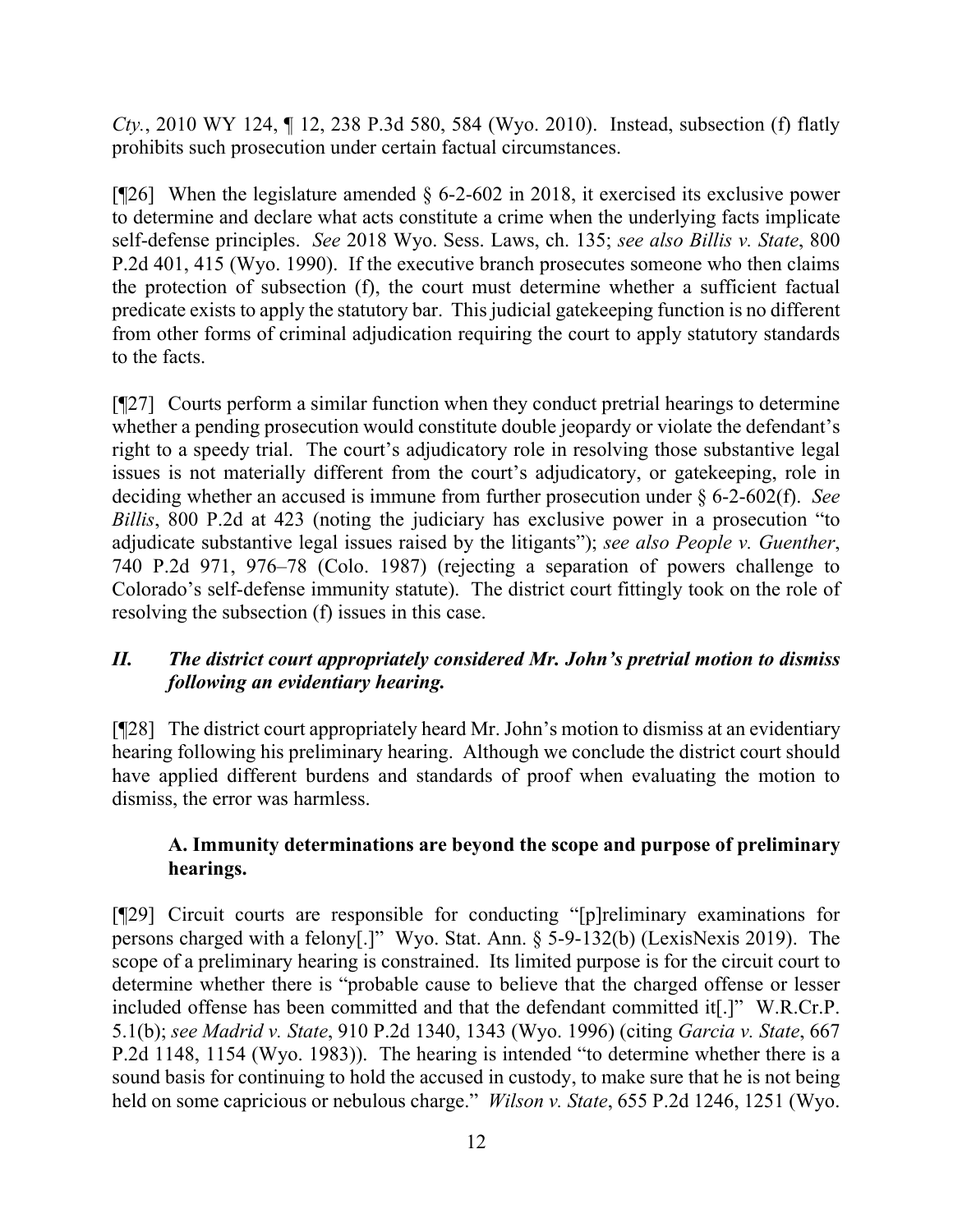1982). The State must present a sufficient basis "to cause a person of ordinary caution or prudence to conscientiously entertain a reasonable belief that a public offense has been committed in which the accused participated." *Id.* A probable cause finding may be based on hearsay and "[t]he defendant may cross-examine adverse witnesses and may introduce evidence." W.R.Cr.P. 5.1(b).

[¶30] In *State v. Carter*, 714 P.2d 1217 (Wyo. 1986), we addressed the narrow set of issues properly decided at preliminary hearings. The principles we set forth in *Carter* are instructive here. The State charged Mr. Carter with two related drug crimes: delivery of marijuana (Count I) and possession with intent to deliver hash oil (Count II). *Id.* at 1218. At the close of evidence at the preliminary hearing, Mr. Carter moved to dismiss Count II on grounds it merged into Count I. *Id.* The court accepted briefs on the question, held a hearing, and dismissed the second count. *Id.* We sustained the State's bill of exceptions to the dismissal because the court had no authority to dismiss the charge at the preliminary hearing. *Id.* at 1219–20. Instead, the court's authority was limited to determining whether probable cause supported the charges, and if it did, binding the charges over to the district court. *Id.* at 1219. Mr. Carter could have then moved to dismiss Count II in the district court under what is now W.R.Cr.P. 12(b). *Id.* at 1219, 1219 n.1.

[¶31] We reasoned that a court "should not attempt or be called upon to decide difficult legal questions" at a preliminary hearing. *Id.* at 1219 (citing 21 Am.Jur.2d Criminal Law § 428 (1981)). Nor should a court "ask for and receive briefs on disputed legal points." *Id.* (citing *State ex rel. Berger v. Jennings*, 110 Ariz. 441, 520 P.2d 313 (1974)). We explained that those principles developed "due in part to the summary nature of the preliminary hearing":

> It is held promptly after arrest. Neither side has much time to prepare. The prosecution presents only so much of its case as is necessary to establish probable cause, reserving the remainder for trial. The accused may very well offer no evidence unless he can demonstrate the absence of probable cause. Just as the preliminary hearing is an inappropriate forum for deciding the important issues involved in a motion to suppress, 2 LaFave & Israel, Criminal Procedure § 14.4 (1984), so too is it an inappropriate forum for deciding other complicated legal questions. The preliminary hearing is designed to be a quick, efficient means of determining whether the accused should be detained and of ensuring the effective administration of justice.

*Id.* at 1219–20.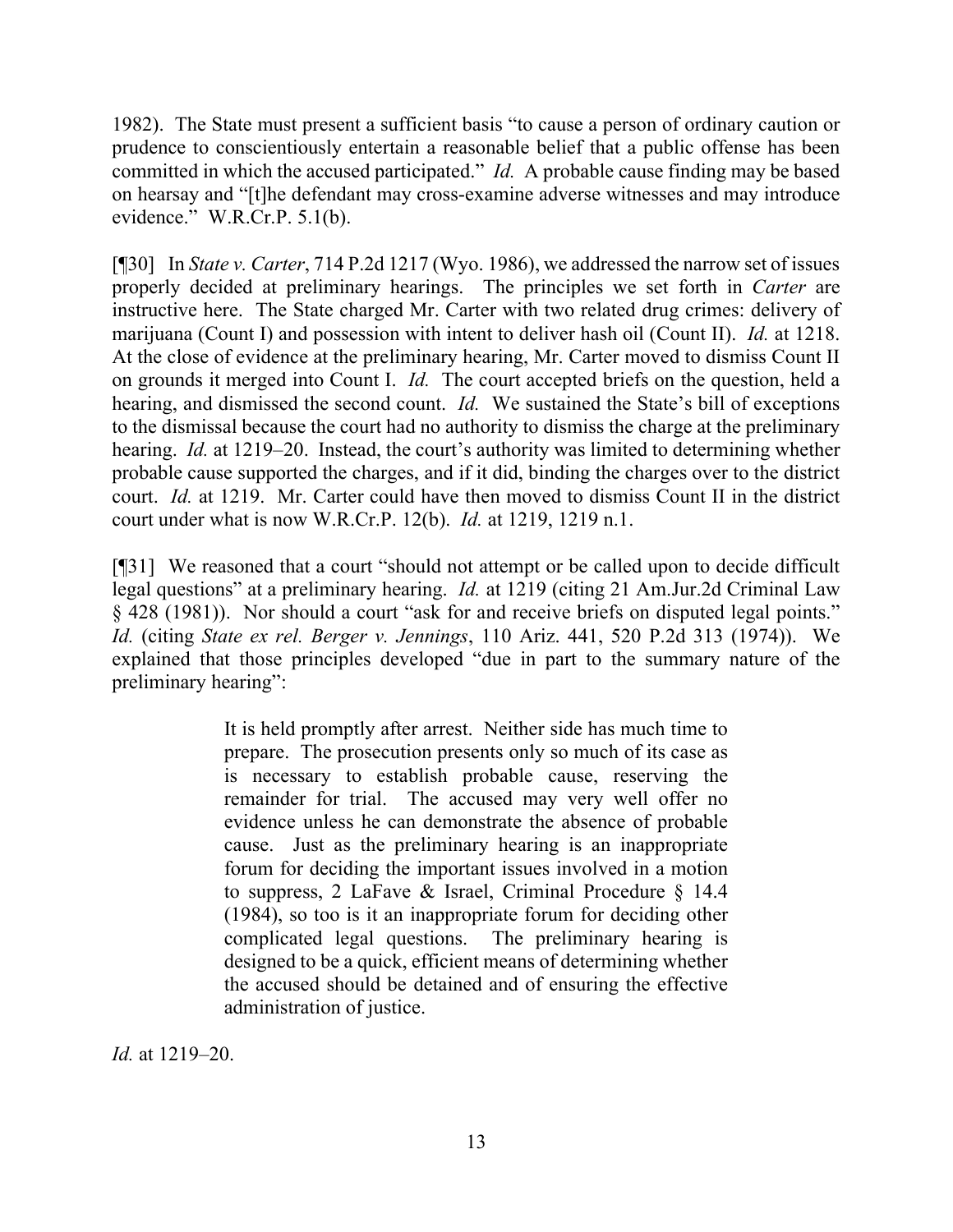[¶32] Mr. John's preliminary hearing implicates those same principles. The question of self-defense immunity under  $\S 6$ -2-602(f) is inherently complex; resolution of that question is well-beyond the limited scope and purpose of a preliminary hearing. In addition, Mr. John's preliminary hearing occurred less than two weeks after the incident, when it was still being investigated. Facts and witness statements evolved over the course of the investigation. These points were not lost on either the circuit or district court.

[¶33] While immunity should be determined as early as possible to ensure the accused spends no more time than necessary enmeshed in criminal proceedings, whether an accused is immune from prosecution under  $\S$  6-2-602(f) should not be decided at the preliminary hearing.

# **B. The procedural framework, burdens, and standards from** *Hall v. State*  **apply.**

[¶34] *Hall v. State*, 851 P.2d 1262 (Wyo. 1993)—a transactional immunity[3](#page-14-0) case—sets forth the appropriate procedural framework in which to decide whether an accused is entitled to self-defense immunity under § 6-2-602(f). *Hall* similarly involved murder charges and a pretrial motion to dismiss based on immunity. *Id.* at 1264–65. Mr. Hall asked the district court to dismiss the charges before trial on grounds that the prosecutor had granted him immunity from prosecution for any involvement he may have had in the murder. *Id.* at 1265. The record disclosed the alleged agreement granting him transactional immunity in exchange for his cooperation and testimony. *Id.*

[¶35] In deciding Mr. Hall's motion to dismiss, the district court concluded the State had granted Mr. Hall immunity from prosecution on the conspiracy charge. *Id.* With respect to the State's claim that Mr. Hall had forfeited his immunity, the district court required the State to prove, by clear and convincing evidence, the nature of the immunity agreement, the manner in which Mr. Hall had violated it, and that Mr. Hall's violation was material. *Id.*

[¶36] Relevant to this case, on review of Mr. Hall's petition for writ of certiorari, we addressed what procedure to follow to prove that immunity had been granted or forfeited, and what burden of proof to apply. *Id.* at 1264, 1268–69. We concluded W.R.Cr.P. 16, subsequently renumbered as W.R.Cr.P.  $12<sup>4</sup>$  $12<sup>4</sup>$  $12<sup>4</sup>$  offered Mr. Hall a vehicle for raising

<span id="page-14-0"></span><sup>&</sup>lt;sup>3</sup> "Transactional immunity" is "[i]mmunity from prosecution for any event or transaction described in the compelled testimony." *Black's Law Dictionary* 900 (11th ed. 2019). It is distinct from "use immunity," which is "[i]mmunity from the use of the compelled testimony (or any information derived from that testimony) in a future prosecution against the witness." *Id.* "Transactional immunity" is broader than "use immunity." *Id.* "After granting use immunity, the government can still prosecute if it shows that its evidence comes from a legitimate independent source." *Id.*

<span id="page-14-1"></span><sup>4</sup> Rule 16 was renumbered in December 1991 as Rule 12. Order Adopting the Revised Wyoming Rules of Criminal Procedure (12/23/1991), *available at* https://www.courts.state.wy.us/wp-content/uploads/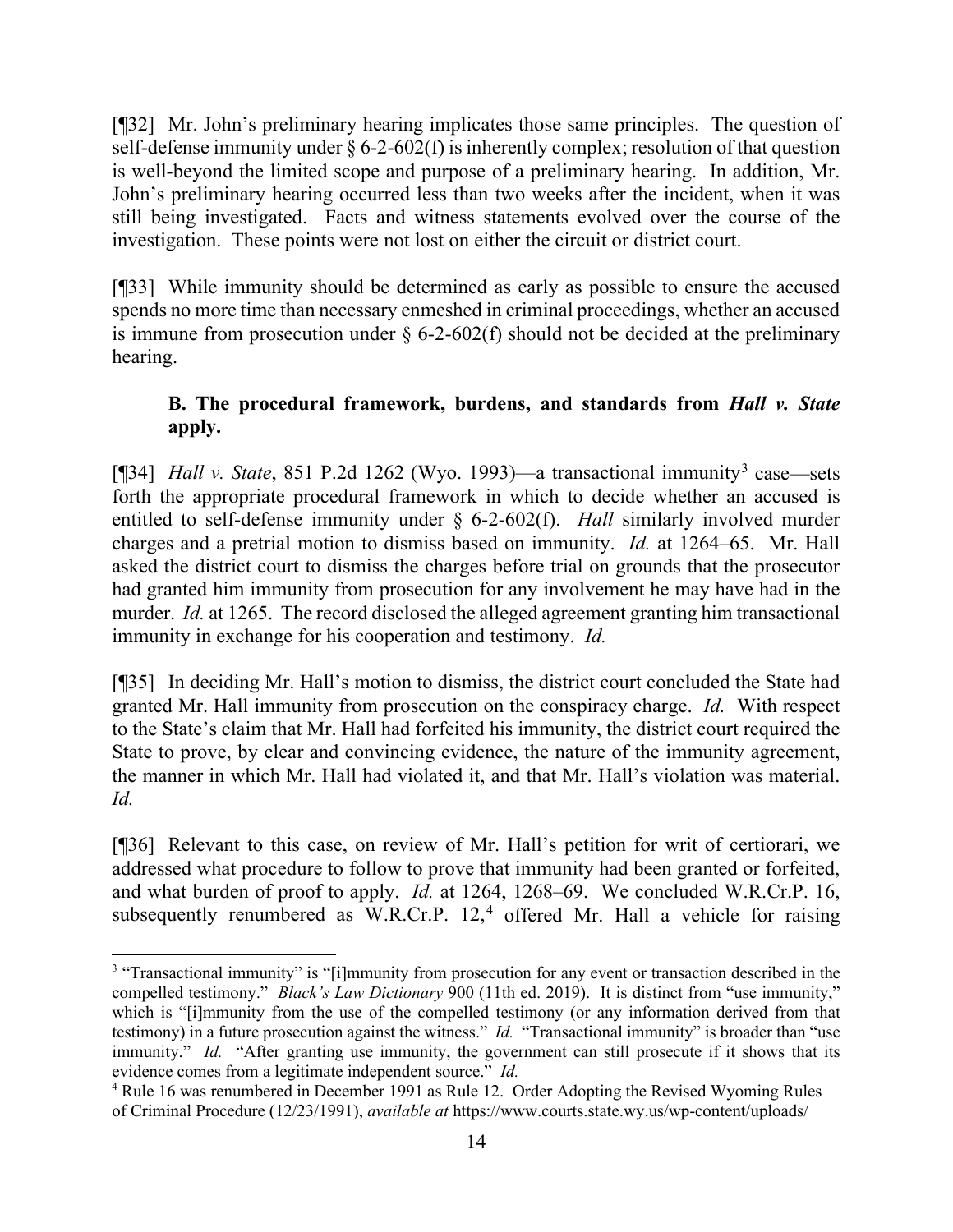immunity prior to trial. *Id.* at 1268. But because we were not satisfied the district court had conducted an appropriate evidentiary hearing, we remanded the case with the following guidance:

> We remand the case for an appropriate hearing pursuant to W.R.Cr.P. 16 at which Hall must make a *prima facie* case demonstrating the grant of immunity. The State then must establish, by a preponderance of the evidence, no immunity actually was granted or the effective limitation upon the immunity granted. The State also must assume the burden of demonstrating, by a preponderance of the evidence, the forfeiture of any immunity extended because of Hall's breach of the agreement.

> After that hearing, if the court permits the trial to go forward as to either of the charges, Hall may *still choose to* assert immunity as a defense at the trial. That issue would be tried as an affirmative defense in the usual course of events, and the completeness and truthfulness of Hall's statements, as well as the inculpatory content of those statements, would be ascertained by the jury.

*Id.* at 1268–69 (emphasis in original).

[¶37] We conclude here, as in *Hall*, that Wyoming Rule of Criminal Procedure 12 governs pretrial pleadings and motions pertaining to immunity from prosecution. W.R.Cr.P. 12(b).

[¶38] We agree with the State that a  $\S$  6-2-602(f) immunity claim does not constitute an objection "based on defects in the institution of the prosecution," which the accused *must* raise before trial.<sup>[5](#page-15-0)</sup> The broad language at the beginning of Rule 12(b), however, permits

(3) Motions to suppress evidence;

<sup>2017/05/</sup>crimpro\_1991122300.pdf; *see also Hall*, 851 P.2d at 1267 (comparing former W.R.Cr.P. 16 to its federal equivalent F.R.Cr.P. 12).

<span id="page-15-0"></span><sup>&</sup>lt;sup>5</sup> W.R.Cr.P. 12(b) specifies that "[t]he following must be raised prior to trial":

<sup>(1)</sup> Defenses and objections based on defects in the institution of the prosecution;

<sup>(2)</sup> Defenses and objections based on defects in the indictment or information (other than that it fails to show jurisdiction in the court or to charge an offense which objections shall be noticed by the court at any time during the pendency of the proceedings);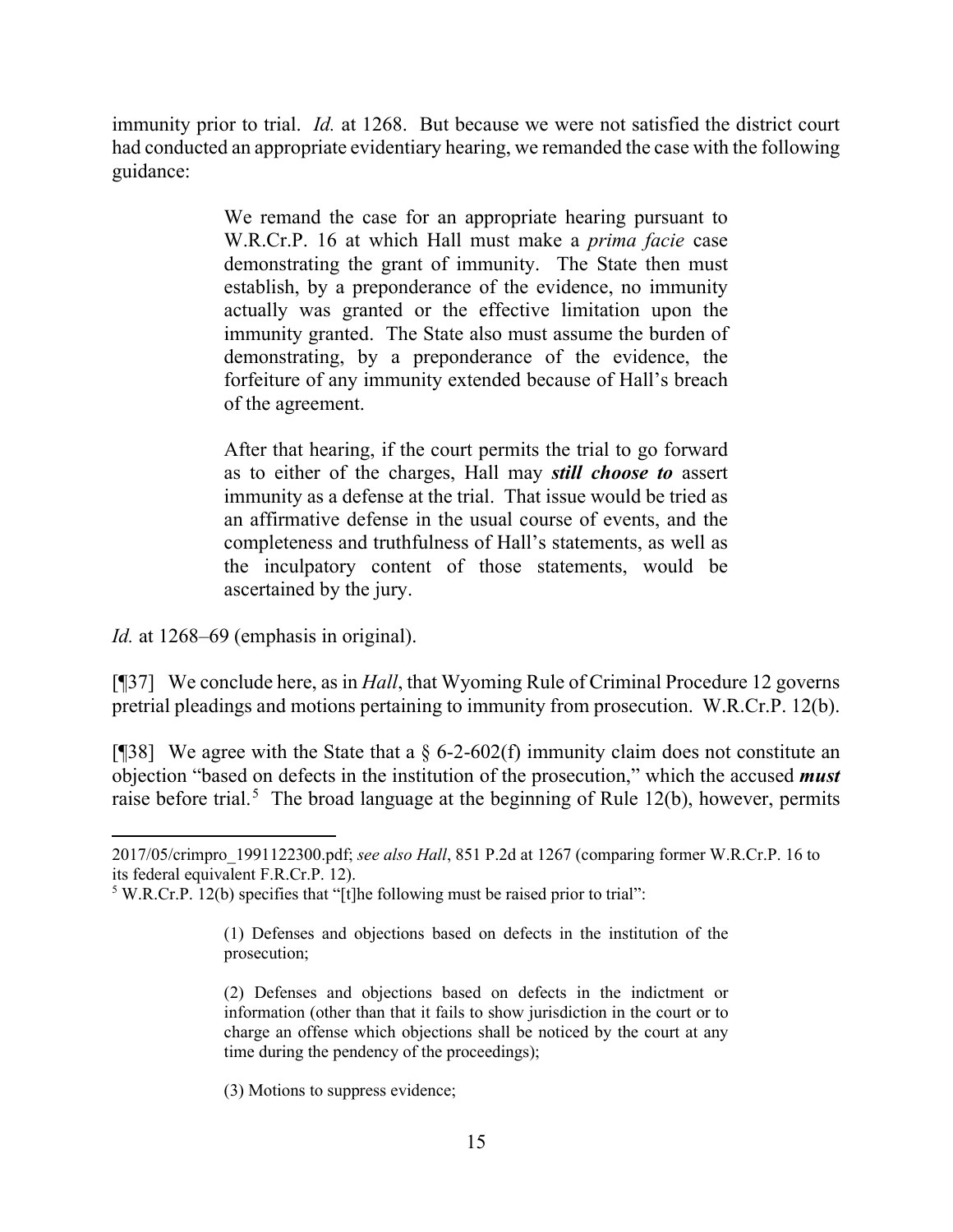the court to hear "[a]ny defense, objection, or request" capable of determination without trial. An accused may raise his  $\S$  6-2-602(f) immunity claim in reliance on that broad language. W.R.Cr.P. 12(b).

[¶39] The State nonetheless attempts to distinguish *Hall* on the basis that § 6-2-602(f) "require[s] courts to find the individual did or did not engage in chargeable conduct." The State cites no pertinent authority, and we have found none, to suggest this is a meaningful or dispositive distinction. A determination whether transactional immunity had been granted or forfeited also requires the court to make factual determinations. So too do motions to suppress evidence under Rule 12(b)(3). Rule 12 explicitly recognizes that district courts may be called on to make dispositive pretrial factual determinations. W.R.Cr.P. 12(f) ("Where factual issues are involved in determining a motion, the court shall state its essential findings on the record.").

[¶40] The guidance we provided in *Hall* applies equally to self-defense immunity. When the accused moves to dismiss a criminal charge pursuant to W.R.Cr.P. 12(b), asserting selfdefense immunity under  $\S$  6-2-602(f), the district court must hold an evidentiary hearing to determine whether he may be tried for the charge. The accused must make a prima facie showing that  $\S 6$  $\S 6$ -2-602(f) applies.<sup>6</sup> If he satisfies this minimal burden, the burden shifts to the State to establish by a preponderance of the evidence that  $\S 6$ -2-602(f) does not apply. If the State cannot meet its burden the charge must be dismissed. If the court denies the motion to dismiss and the case proceeds to trial, the accused may raise self-defense as an affirmative defense at trial.<sup>[7](#page-16-1)</sup> See, e.g., Widdison v. State, 2018 WY 18, ¶ 37, 410 P.3d 1205, 1217 (Wyo. 2018) (citing *Drennen v. State*, 2013 WY 118, ¶ 39, 311 P.3d 116, 129 (Wyo. 2013)); *Johns*, ¶ 14, 409 P.3d at 1265 (citing *Schmuck v. State*, 2017 WY 140, ¶ 69, 406 P.3d 286, 308 (Wyo. 2017); *Haire v. State*, 2017 WY 48, ¶ 25, 393 P.3d 1304, 1311 (Wyo. 2017)).

[¶41] Though the district court applied a different burden and standard of proof,<sup>[8](#page-16-2)</sup> remand is unnecessary. Here, unlike *Hall*, the district court held an appropriate evidentiary hearing

*Id.*

<sup>(4)</sup> Requests for discovery under Rule 16;

<sup>(5)</sup> Request for a severance of charges or defendants under Rule 14.

<span id="page-16-0"></span><sup>6</sup> "[T]his Court has not stated what quantity of evidence is necessary to satisfy the 'minimal' or 'slight burden' required to make a prima facie showing[.]" *Johns v. State*, 2018 WY 16, ¶ 15, 409 P.3d 1260, 1265 (Wyo. 2018) (addressing the quantity of proof in the trial context). As that question is not dispositive in this case, we will not elaborate here.

<span id="page-16-1"></span><sup>&</sup>lt;sup>7</sup> We do not decide whether the 2018 statutory amendments affect matters related to a self-defense claim at trial.

<span id="page-16-2"></span><sup>&</sup>lt;sup>8</sup> By requiring the State to establish probable cause that  $\S 6$ -2-602(f) did not apply, the district court adopted Kansas's and Kentucky's approach. However, the underlying statutes in both those states expressly referenced "probable cause" and those references were central to the rationale for placing a probable cause burden on the State. *State v. Ultreras*, 296 Kan. 828, 843, 295 P.3d 1020, 1030–31 (Kan. 2013) (noting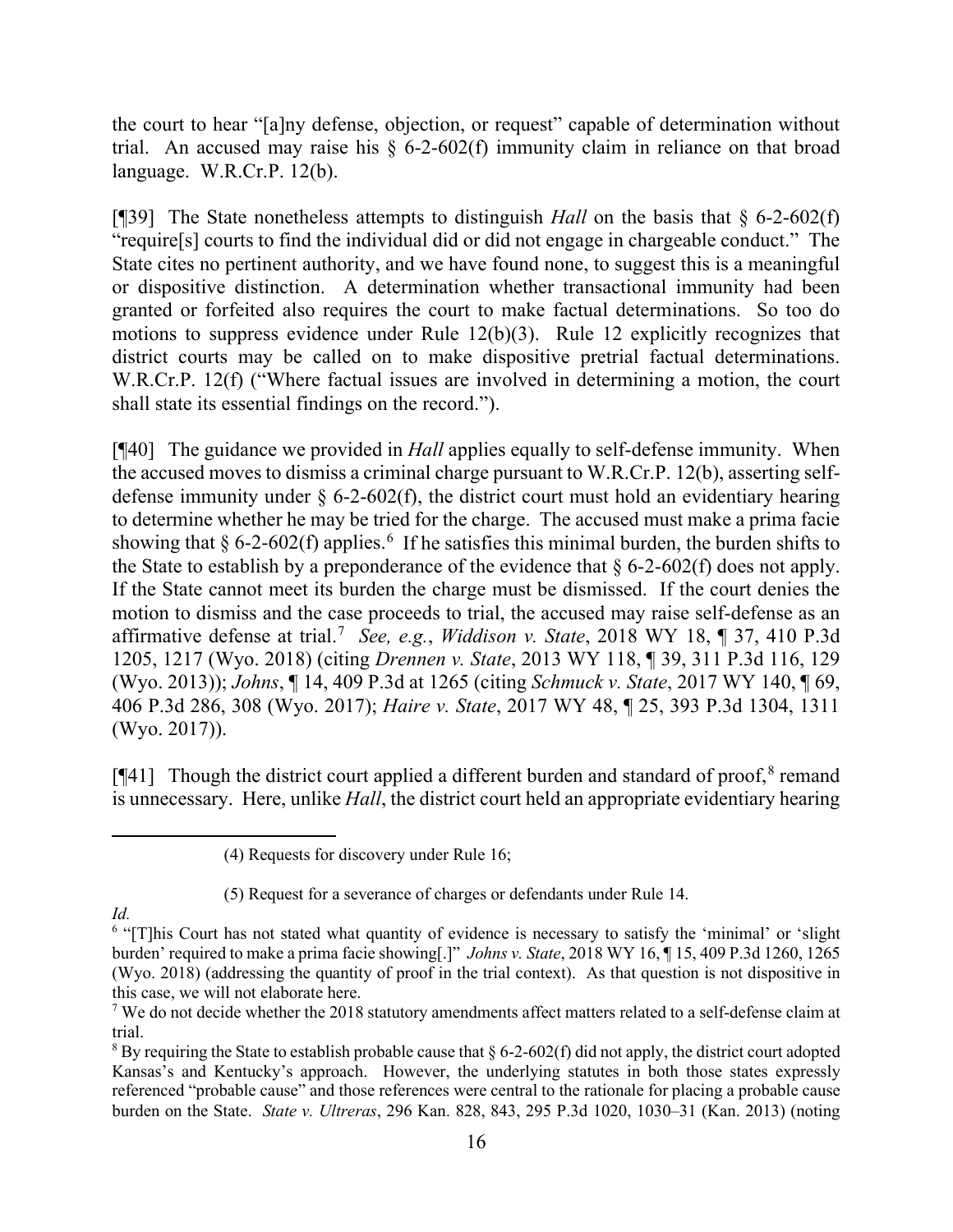and made thorough fact findings. The State does not challenge those findings. We therefore turn our attention to whether those facts afford Mr. John immunity under  $\S$  6-2-602.

## *III. The district court did not err when it granted Mr. John's motion to dismiss.*

[¶42] Applying Wyo. Stat. Ann. § 6-2-602, Mr. John is immune from prosecution only if he:

- was lawfully present in his home when the shooting occurred (subsection (e));
- was not the initial aggressor or engaged in illegal activity, and therefore had no duty to retreat (subsection (e));
- is entitled to the presumption his fear was reasonable (subsection (b));
- is entitled to the presumption Mr. Willow intended to commit an unlawful act involving force or violence when he entered Mr. John's home unlawfully and forcefully (subsection (d)); and
- was otherwise justified in using deadly force and the force used was "necessary to prevent an injury or loss, and no more" (subsection (a)).

Whether the district court properly applied the statutory requirements, definitions, and presumptions to the facts is a question of law we review de novo. *See Starrett v. State*, 2012 WY 133, ¶¶ 9–19, 286 P.3d 1033, 1036–40 (Wyo. 2012); *Johnson v. City of Laramie*, 2008 WY 73, ¶ 7, 187 P.3d 355, 357 (Wyo. 2008). Because the record supports the district court's findings of fact and the State does not challenge them, we defer to those findings in our analysis.

[¶43] Section 6-2-602(f) is the sole basis for self-defense immunity. Statutory language therefore governs the analysis. Common law principles consistent with the statutory

<sup>&</sup>quot;[t]he only standard of proof referenced in K.S.A. 21-3219 is to the standard of probable cause" and rejecting the preponderance of the evidence standard adopted by the Colorado Supreme Court, whose statute "makes no mention of any standard"); *Rodgers v. Com.*, 285 S.W.3d 740, 754 (Ky. 2009) ("infer[ring] from [§ 503.085] that the controlling standard of proof remains 'probable cause.'"). Because Wyo. Stat. Ann. § 6-2-602 nowhere mentions probable cause, we conclude the approach followed in Kansas and Kentucky is not appropriate here. We look instead to our precedent for guidance on the appropriate burdens and standards.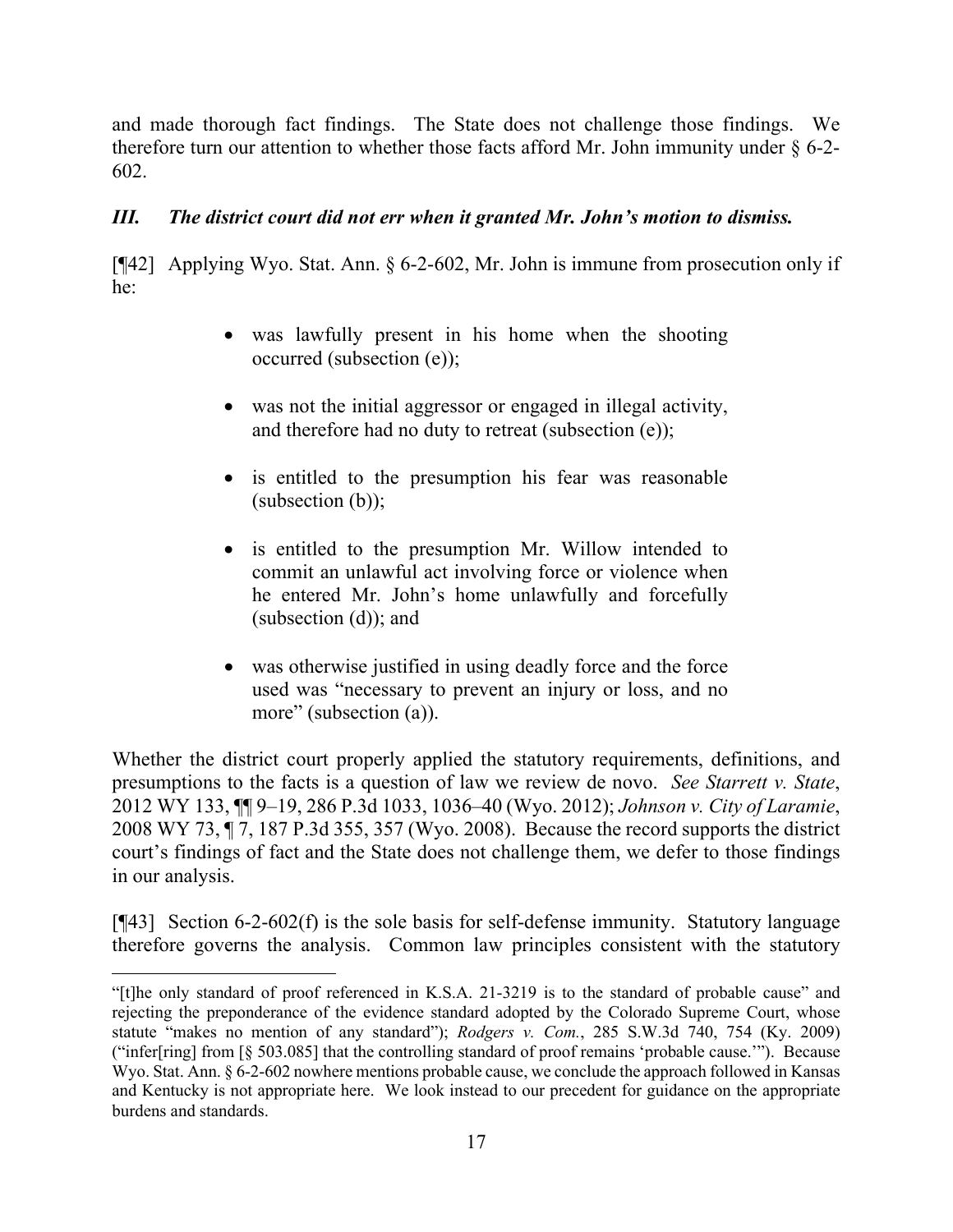language may guide our application of the statutory requirements, definitions, and presumptions, but nothing more. Elements of the common law defense of self-defense have no place in this immunity analysis. *See* Wyo. Stat. Ann. § 6-1-102(b) (LexisNexis 2019) ("Common-law defenses are retained unless otherwise provided by this act."), 6-2- 601 (LexisNexis 2019) ("The common law shall govern in all cases not governed by this article."). For the reasons stated below, we hold the court did not err when it granted Mr. John's motion to dismiss.

## **A. Mr. John met his prima facie burden.**

[¶44] The majority of the evidence at the motion to dismiss hearing was that offered by the State. Recall, the State called one witness, Detective Stedillie, who recounted various witness statements from Ms. Hayden, Mr. Heims, and Mr. John's mother, as well as statements Mr. John made at the scene and the hospital. The State introduced the postmortem examination report and a copy of text messages, the call log, and the internet search history from Mr. John's phone. Defense counsel thoroughly cross-examined the detective and introduced a photograph showing the location of Mr. Willow's body inside Mr. John's home.

[¶45] At the conclusion of the hearing, the district court found that Mr. John was lawfully present in his home when the shooting occurred.[9](#page-18-0) Mr. Willow's body was inside Mr. John's home.

[¶46] The district court further found there had been a heated telephone call between Mr. Willow and Mr. John prior to the shooting. After the call ended, Ms. Hayden and Mr. Heims understood that Mr. Willow intended to go to Mr. John's home to fight him. Mr. Willow, Mr. Heims, and Ms. Hayden then drove to Mr. John's home and parked in Lot Number 69 because, according to Mr. Heims, Mr. Willow did not want the car to be seen before or after. The three then walked to Lot Number 75. Both Mr. Willow and Ms. Hayden were intoxicated.

[¶47] As they approached Mr. John's home, Ms. Hayden and Mr. Heims saw Mr. John holding an AR-15 style rifle with a mounted flashlight. Mr. John was either standing on his porch or the threshold when, before any shots were fired, he yelled either "get back" or "get out of here." Mr. John "told the officers he said 'back the F up' approximately three times prior to any shots being fired."

[¶48] Mr. Heims stated that Mr. John stepped back into his home when Mr. Willow charged up the steps. Ms. Hayden stated that Mr. Willow sprinted straight for Mr. John.

<span id="page-18-0"></span><sup>9</sup> This fact implicates Wyoming's long-recognized castle doctrine. We recently summarized castle doctrine principles in *Widdison*, ¶¶ 13–14, 410 P.3d at 1211. The legislature codified these principles when it added subsection (e) to § 6-2-602 in 2018. *See* Wyo. Stat. Ann. § 6-2-602(e).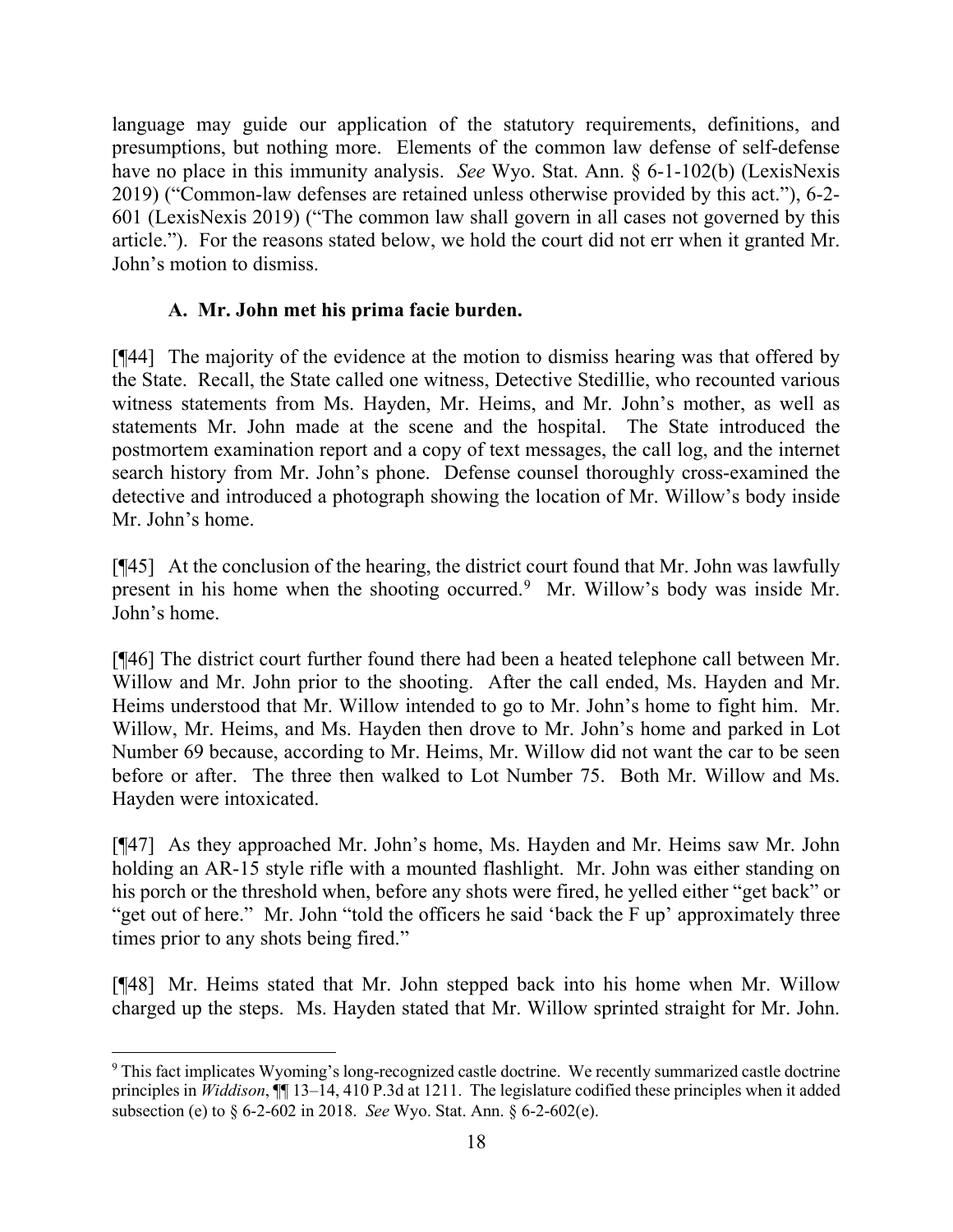Both eyewitnesses indicated Mr. Willow was angry and moving quickly toward Mr. John's house. Mr. John told officers he closed the door and Mr. Willow opened it and entered his home. He said Mr. Willow rushed him, and he shot him.

[ $[$ 49] This prima facie evidence satisfies § 6-2-602(e): Mr. John was not the initial aggressor, and there is no indication he was engaged in illegal activity. The record further supports application of the  $\S$  6-2-602(b) presumption: Mr. John reasonably feared imminent peril of death or serious bodily injury to himself or another when he used deadly force because (i) Mr. Willow was in the process of unlawfully and forcefully entering or had unlawfully and forcibly entered his home, and (ii) Mr. John knew or had reason to believe that Mr. Willow's unlawful and forcible entry was occurring. Wyo. Stat. Ann. § 6- 2-602(b). By its plain language, subsection (b) applies to Mr. John's use of deadly force.

[¶50] Having applied the reasonable fear presumption, the record then supports application of subsection (d) to presume Mr. Willow was entering Mr. John's home with the intent to commit an unlawful act involving force or violence. Wyo. Stat. Ann. § 6-2- 602(d).

[¶51] The remaining statutory requirement is whether Mr. John's use of deadly force was "necessary to prevent an injury or loss, and no more[.]" Wyo. Stat. Ann. § 6-2-602(a). The record shows, and the district court found, Mr. John fired only nine of 30 available shots in rapid succession, with no break in between. Two shots struck Mr. Willow in the chest and six struck Mr. Willow's backside in an "encounter that escalated in mere seconds[.]"

[¶52] Mr. John met his prima facie burden of showing that each statutory immunity requirement was satisfied.

# **B. The State did not meet its preponderance burden.**

[¶53] The State does not dispute that Mr. John was lawfully present in his home, and it concedes that Mr. John was not the initial aggressor. Consequently, the State cannot establish by a preponderance of the evidence that Mr. John did not satisfy  $\S$  6-2-602(e), which specifies that "[a] person who is attacked in any place where the person is lawfully present shall not have a duty to retreat before using reasonable defensive force pursuant to subsection (a) of this section provided that he is not the initial aggressor and is not engaged in illegal activity." [10](#page-19-0) Wyo. Stat. Ann. § 6-2-602(e).

<span id="page-19-0"></span> $10$  The State argues for the first time on appeal that Mr. John engaged in illegal activity when he accepted Mr. Willow's offer to fight and then continued to goad Mr. Willow. The State presented no such argument in its filings or at the motion to dismiss hearing. Based on the evidence and argument it heard, the district court concluded Mr. John "was not engaged in illegal activity when he was in his home." Because this is not a jurisdictional issue and the State presented no argument or authority it is so fundamental we must consider it, we "adhere to '[o]ur general rule . . . that we will not consider issues not raised in the court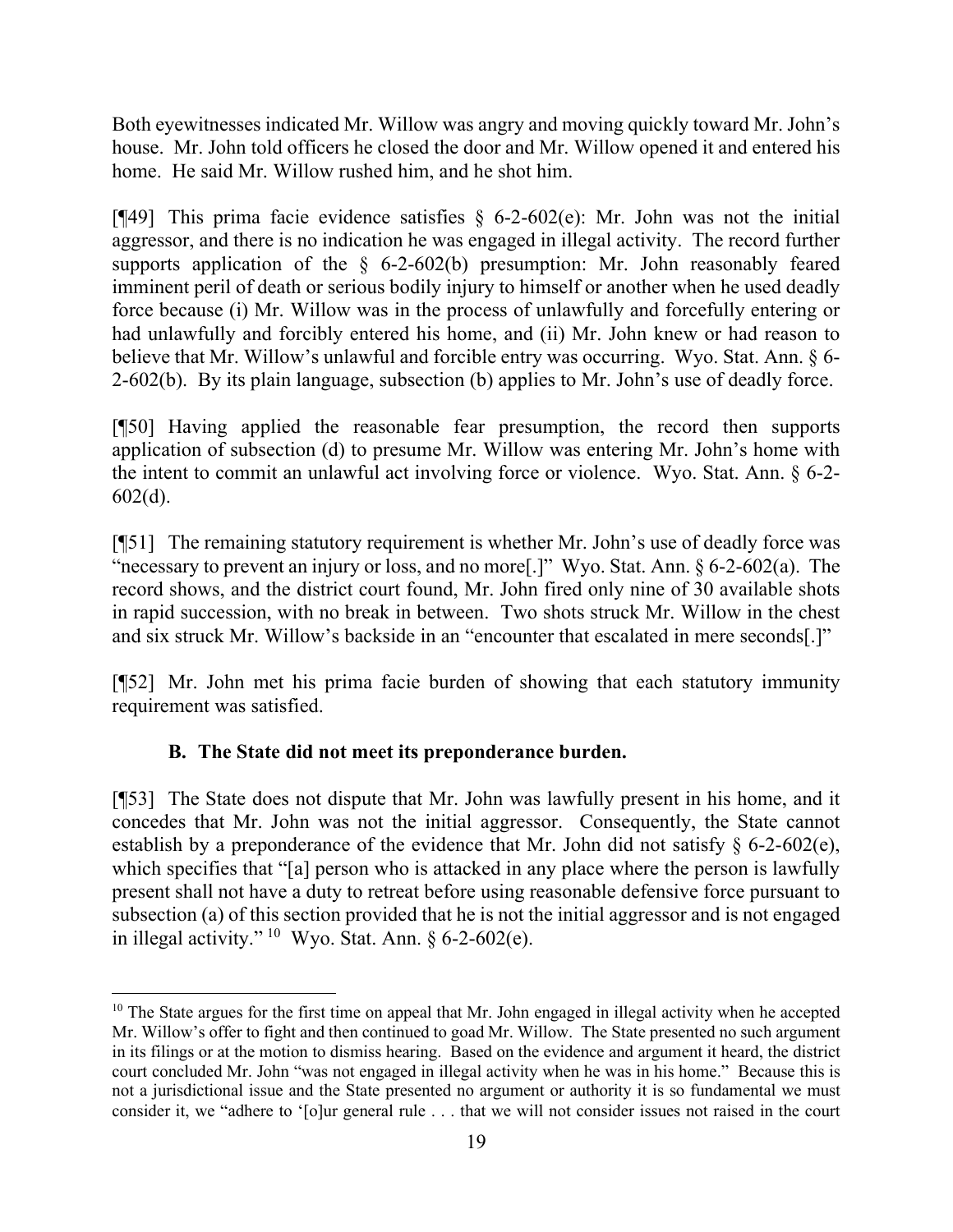[¶54] The State suggests Mr. John nevertheless had a duty to retreat because he was a mutual combatant. Our case law holds that a mutual combatant has a duty to withdraw or retreat before he may claim the right to self-defense. *Haire*, ¶ 36, 393 P.3d at 1313 (citing *Drennen*, ¶ 39, 311 P.3d at 129). The plain language of § 6-2-602, however, makes no allowance for mutual combatants when determining whether statutory immunity under subsection (f) applies. "Mutual combatants" are nowhere mentioned in the statute. *See*  Wyo. Stat. Ann. § 6-2-602. Mr. John had a duty to retreat only if he was "*the* initial aggressor." Wyo. Stat. Ann. § 6-2-602(e) (emphasis added). The State concedes he was not.

[¶55] As to whether Mr. John used reasonable defensive force pursuant to subsection (a), we note the State did not challenge the district court's application of the reasonable fear presumption provided by subsection (b), or the presumption regarding Mr. Willow's "intent to commit an unlawful act involving force or violence" provided by subsection (d). Accordingly, to defeat Mr. John's motion to dismiss the State must establish by a preponderance of the evidence that Mr. John's use of deadly force exceeded the amount of force "necessary to prevent an injury or loss."<sup>[11](#page-20-0)</sup> Wyo. Stat. Ann.  $\S 6$ -2-602(a).

[¶56] The State relies on the postmortem examination and Detective Stedillie's testimony to argue Mr. John used excessive force because he was in no apparent danger when he fired the gunshots that struck Mr. Willow in the back.<sup>12</sup> The State directs our attention to "the medical examiner[']s conclusion that [Mr.] Willow was disabled, but alive, when [Mr.] John fired the shot into [Mr.] Willow's back that ended his life." The medical examiner's report identified Mr. Willow's probable cause of death as "[m]ultiple gunshot wounds." The medical examiner identified 11 distinct wounds to the body that could have been caused by as few as nine bullets. However, the report did not account for the circumstances in which the gunshot wounds were inflicted. Those circumstances are set forth in the district court's findings.

[¶57] The district court accounted for various witness statements when it found that Mr. Willow "started running toward" Mr. John and Mr. John "fired nine shots from the AR-15-

below.'" *Williams v. Tharp*, 2017 WY 8, ¶¶ 10–11, 388 P.3d 513, 517 (Wyo. 2017) (quoting *Rock Springs Land & Timber, Inc. v. Lore*, 2003 WY 100, ¶ 35, 75 P.3d 614, 627 (Wyo. 2003)).

<span id="page-20-0"></span><sup>&</sup>lt;sup>11</sup> Subsection (a)'s requirement that deadly force must be "necessary" embodies the fundamental common law principle that "[a] slaying committed after the danger has ceased to exist cannot be excused on the ground of self-defense. A person loses his right to shoot again in self-defense after firing a shot which has so disabled his assailant that there is no longer any apparent danger." *Patterson v. State*, 682 P.2d 1049, 1053 (Wyo. 1984) (citation omitted).

<span id="page-20-1"></span> $12$  The State also contends Mr. John had a duty to pursue reasonable alternatives to deadly force. According to the State the reasonable alternatives of closing and locking the front door, calling 911, or "us[ing] alternative means of force" were available to Mr. John. The amended statute leaves no room for consideration of the State's proffered alternatives where Mr. John used deadly force in his home in accordance with the requirements set forth in  $\S 6-2-602(e)$ , and where the presumptions set forth in  $\S 6-2-$ 602(b) and (d) soundly apply.